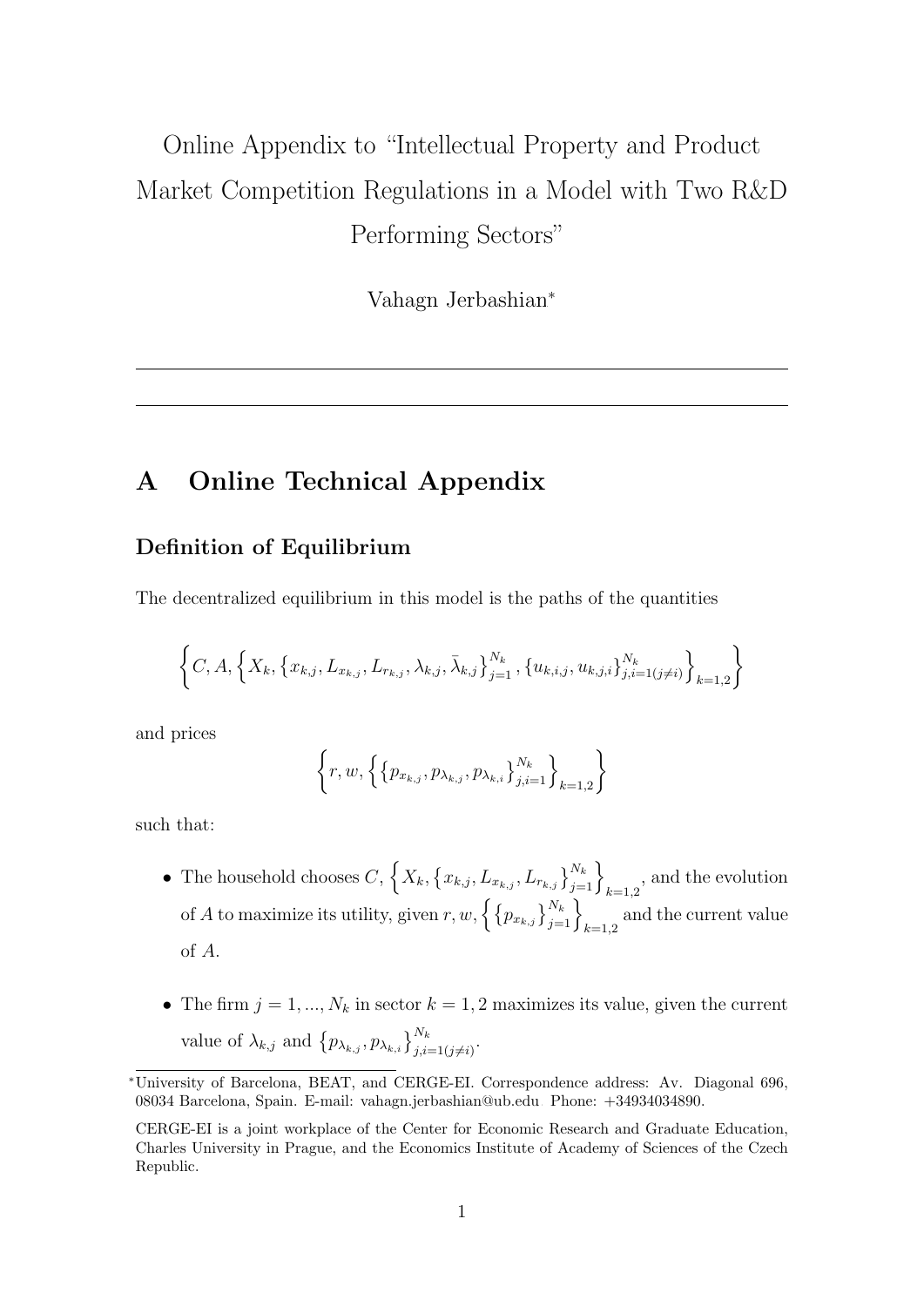- It chooses  $\{L_{x_{k,j}}, L_{r_{k,j}}\}_{j=1}^{N_k}$  and  $\{u_{k,i,j}, u_{k,j,i}\}_{j,i}^{N_k}$  $\sum_{j,i=1(j\neq i)}^{N_k}$  subject to the inverse demand for its product under Cournot competition.
- It chooses  $\{p_{x_{k,j}}, L_{r_{k,j}}\}_{j=1}^{N_k}$  and  $\{u_{k,i,j}, u_{k,j,i}\}_{j,i}^{N_k}$  $\sum_{j,i=1(j\neq i)}^{N_k}$  subject to the demand for its product under Bertrand competition.
- Labor market clears:

$$
L = \sum_{k=1}^{2} (N_k L_{x_k} + N_k L_{r_k}).
$$
 (1)

• Knowledge market in each sector  $k = 1, 2$  clears:

$$
\sum_{j=1}^{N_k} \sum_{i=1, i \neq j}^{N_k} u_{k,i,j} \lambda_{k,j} = \sum_{j=1}^{N_k} \sum_{i=1, i \neq j}^{N_k} u_{k,j,i} \lambda_{k,i}.
$$
 (2)

- Intermediate goods and asset markets clear  $(\dot{A}=0)$ .
- Spillovers are firm independent and are given by  $\bar{\lambda}_k = \frac{1}{N}$  $\frac{1}{N_k}$   $\sum$  $N_k$  $j=1$  $\lambda_{k,j}$ .

#### Proof of Proposition [1](#page-0-0)

I use equations [\(7\)](#page-0-0) and [\(13\)](#page-0-0) to obtain a relation between labor force allocations in sectors 1 and 2 in a symmetric equilibrium in these sectors:

$$
N_2 L_{x_2} = D N_1 L_{x_1},\tag{3}
$$

where  $D$  is given by equation [\(23\)](#page-0-0). This relation, together with the labor market clearing condition [\(24\)](#page-0-0) implies that labor force allocations to production in sectors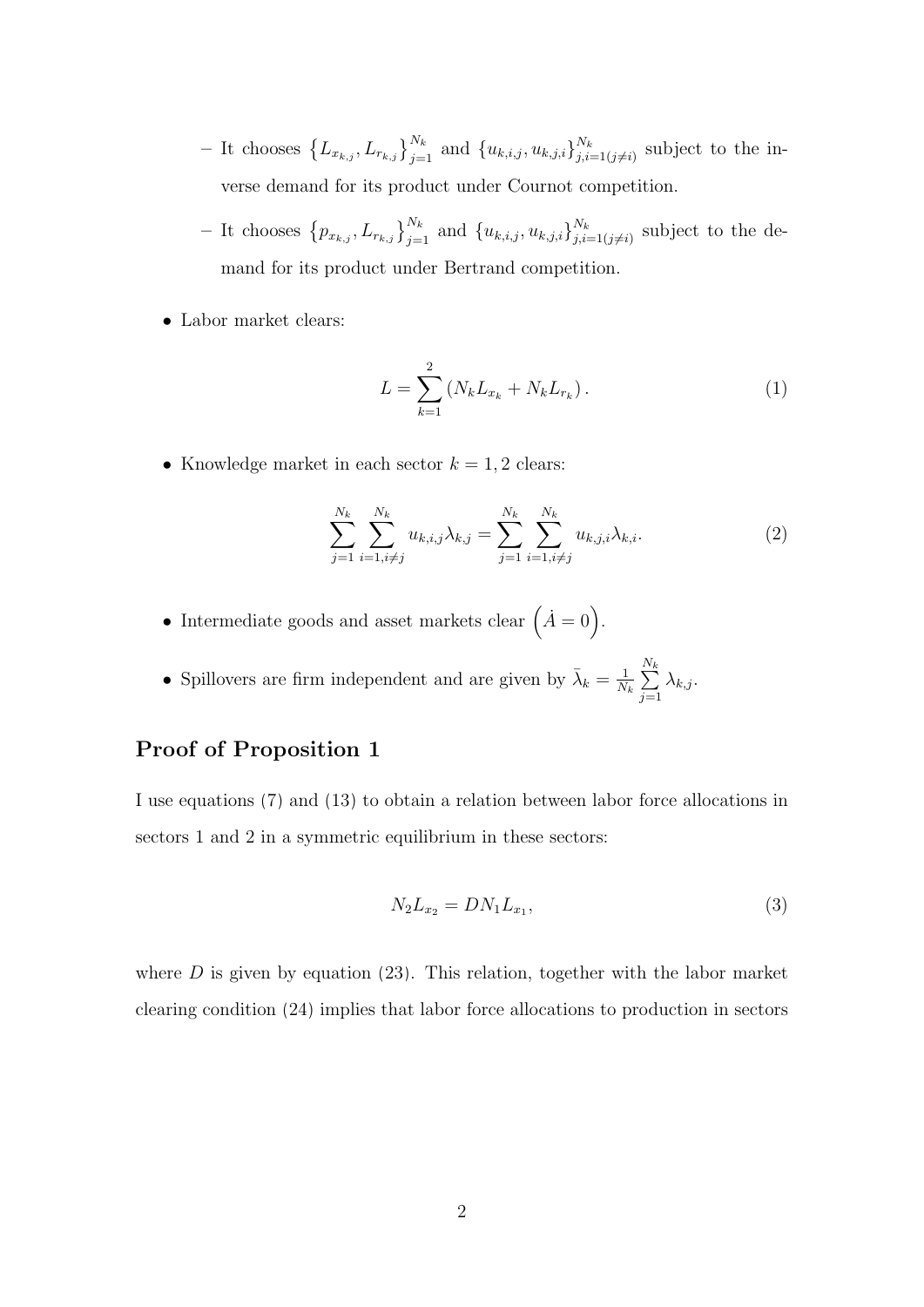1 and 2 are given by

<span id="page-2-0"></span>
$$
N_1 L_{x_1} = (1+D)^{-1} \left( L - \sum_{k=1}^{2} N_k L_{r_k} \right), \tag{4}
$$

<span id="page-2-1"></span>
$$
N_2 L_{x_2} = D (1 + D)^{-1} \left( L - \sum_{k=1}^{2} N_k L_{r_k} \right). \tag{5}
$$

All variables grow at constant rates on a balanced growth path. From equations [\(9\)](#page-0-0), [\(4\)](#page-2-0), and [\(5\)](#page-2-1), it follows that labor allocations are constant on that path.

I use equations [\(9\)](#page-0-0), [\(13\)](#page-0-0), [\(14\)](#page-0-0), [\(18\)](#page-0-0), [\(17\)](#page-0-0), [\(20\)](#page-0-0), and [\(21\)](#page-0-0) to rewrite relation [\(19\)](#page-0-0) in the following way:

$$
\frac{\dot{q}_{\lambda_k}}{q_{\lambda_k}} = r - \frac{\dot{\lambda}_k}{\lambda_k} \left( \gamma_k \frac{N_k L_{x_k}}{N_k L_{r_k}} + 1 - \alpha_{k,1} \right). \tag{6}
$$

From the Euler equation [\(3\)](#page-0-0) and equations [\(13\)](#page-0-0), [\(14\)](#page-0-0), and [\(7\)](#page-0-0), it follows that another relation for the returns on knowledge accumulation is

$$
\frac{\dot{q}_{\lambda_k}}{q_{\lambda_k}} = r - \rho - \frac{\dot{\lambda}_k}{\lambda_k}.\tag{7}
$$

I combine these two relations to obtain

<span id="page-2-3"></span><span id="page-2-2"></span>
$$
0 = \rho - \frac{\dot{\lambda}_k}{\lambda_k} \left( \gamma_k \frac{N_k L_{x_k}}{N_k L_{r_k}} - \alpha_{k,1} \right). \tag{8}
$$

This expression, together with equations [\(9\)](#page-0-0), [\(4\)](#page-2-0) and [\(5\)](#page-2-1), determines labor force allocations in the balanced growth path equilibrium. The labor force allocations are given by

$$
N_1 L_{x_1} = \frac{\xi_1 \xi_2 \frac{\alpha_{1,1}}{\gamma_1} \frac{\alpha_{2,1}}{\gamma_2} L + \left(\xi_2 \frac{\alpha_{2,1}}{\gamma_2} \frac{1}{\gamma_1} + \xi_1 \frac{\alpha_{1,1}}{\gamma_1} \frac{1}{\gamma_2}\right) \rho}{\xi_1 \xi_2 \left\{\frac{\alpha_{1,1}}{\gamma_1} \left[\frac{\alpha_{2,1}}{\gamma_2} \left(1+D\right) + D\right] + \frac{\alpha_{2,1}}{\gamma_2}\right\}},\tag{9}
$$

$$
N_2 L_{x_2} = D N_1 L_{x_1},\tag{10}
$$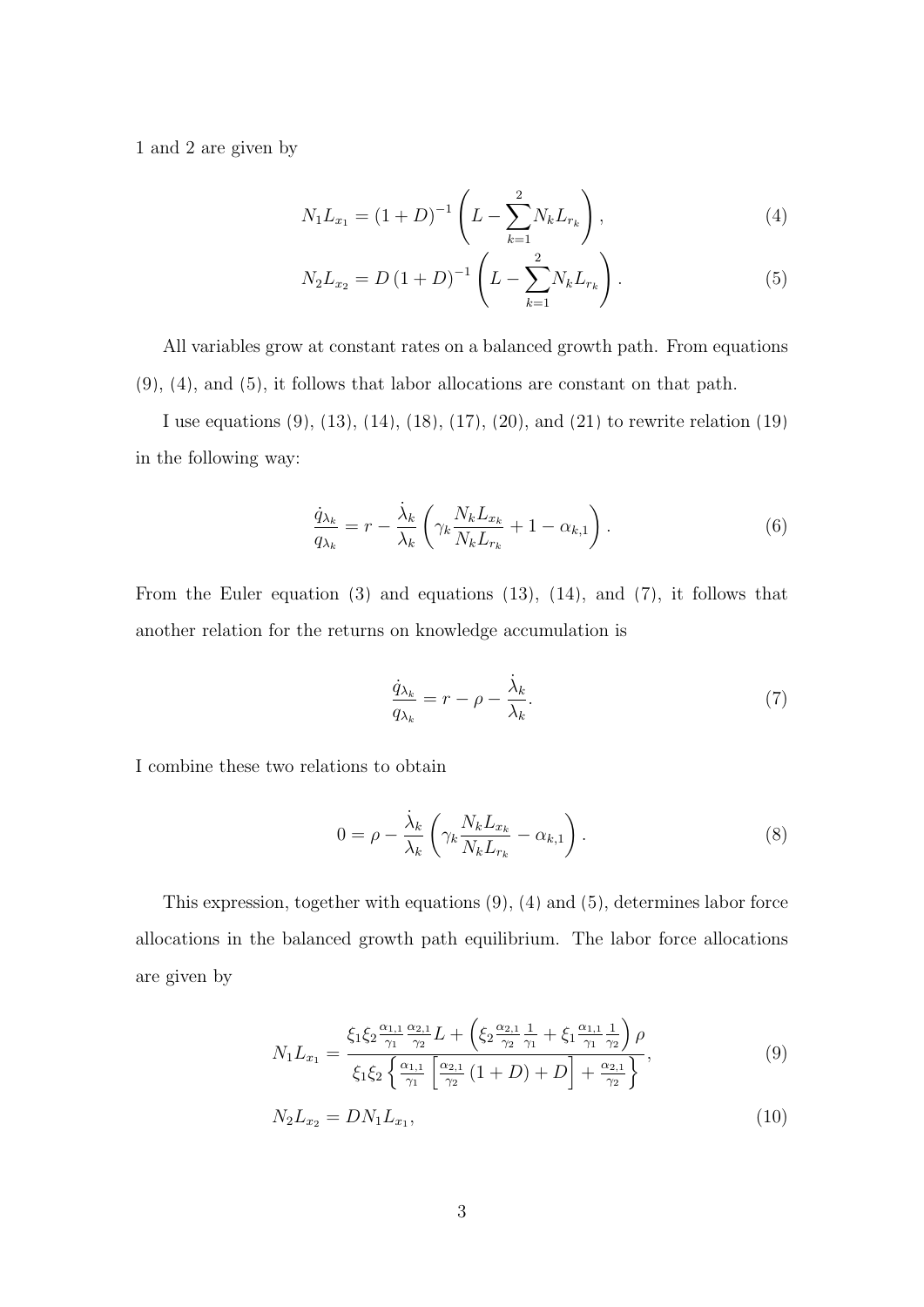and

$$
N_1 L_{r_1} = \frac{\xi_1 \xi_2 \frac{\alpha_{2,1}}{\gamma_2} L - \xi_2 \left[ \frac{\alpha_{2,1}}{\gamma_2} (1+D) + D \right] \frac{\rho}{\gamma_1} + \xi_1 \frac{\rho}{\gamma_2}}{\xi_1 \xi_2 \left\{ \frac{\alpha_{1,1}}{\gamma_1} \left[ \frac{\alpha_{2,1}}{\gamma_2} (1+D) + D \right] + \frac{\alpha_{2,1}}{\gamma_2} \right\}},\tag{11}
$$

$$
N_2 L_{r_2} = \frac{D\xi_1 \xi_2 \frac{\alpha_{1,1}}{\gamma_1} L - \xi_1 \left[ \frac{\alpha_{1,1}}{\gamma_1} \left( 1 + D \right) + 1 \right] \frac{\rho}{\gamma_2} + \xi_2 D \frac{\rho}{\gamma_1}}{\xi_1 \xi_2 \left\{ \frac{\alpha_{1,1}}{\gamma_1} \left[ \frac{\alpha_{2,1}}{\gamma_2} \left( 1 + D \right) + D \right] + \frac{\alpha_{2,1}}{\gamma_2} \right\}}.
$$
 (12)

I assume that parameter values are such that  $N_1L_{r_1}$  and  $N_2L_{r_2}$  are positive so that both sectors innovate in equilibrium.

In order to obtain relation [\(33\)](#page-0-0), I use equation [\(8\)](#page-2-2) and the fact that labor productivity growth in sector  $k$  is given by

<span id="page-3-1"></span><span id="page-3-0"></span>
$$
g_k = \gamma_k g_{\lambda_k},\tag{13}
$$

where  $g$  denotes growth rate.

#### Proof of Corollary [1](#page-0-0)

The growth rate of  $\lambda_k$  can be derived from equation [\(9\)](#page-0-0):

<span id="page-3-2"></span>
$$
g_{\lambda_k} = \xi_k N_k L_{r_k},\tag{14}
$$

where  $N_1L_{r_1}$  and  $N_2L_{r_2}$  are given by equations [\(11\)](#page-3-0) and [\(12\)](#page-3-1).

Using equations  $(9)-(12)$  $(9)-(12)$ , it can be shown that

$$
\frac{\partial}{\partial D} N_1 L_{x_1} = -\frac{\xi_1 \xi_2 \frac{\alpha_{1,1}}{\gamma_1} \frac{\alpha_{2,1}}{\gamma_2} L + \xi_1 \frac{\alpha_{1,1}}{\gamma_1} \frac{\rho}{\gamma_2} + \xi_2 \frac{\alpha_{2,1}}{\gamma_2} \frac{\rho}{\gamma_1}}{\left(\frac{\alpha_{2,1}}{\gamma_2} + 1\right)} \frac{\alpha_{1,1}}{\gamma_1} \left(\frac{\alpha_{2,1}}{\gamma_2} + 1\right) < 0,\tag{15}
$$

$$
\frac{\partial}{\partial D} N_1 L_{r_1} = -\frac{\xi_1 \xi_2 \frac{\alpha_{1,1}}{\gamma_1} \frac{\alpha_{2,1}}{\gamma_2} L + \xi_1 \frac{\alpha_{1,1}}{\gamma_1} \frac{\rho}{\gamma_2} + \xi_2 \frac{\rho}{\gamma_1} \frac{\alpha_{2,1}}{\gamma_2}}{\xi_1 \xi_2 \left\{ \frac{\alpha_{1,1}}{\gamma_1} \left[ \frac{\alpha_{2,1}}{\gamma_2} \left( 1 + D \right) + D \right] + \frac{\alpha_{2,1}}{\gamma_2} \right\}^2} \left( \frac{\alpha_{2,1}}{\gamma_2} + 1 \right) < 0, \tag{16}
$$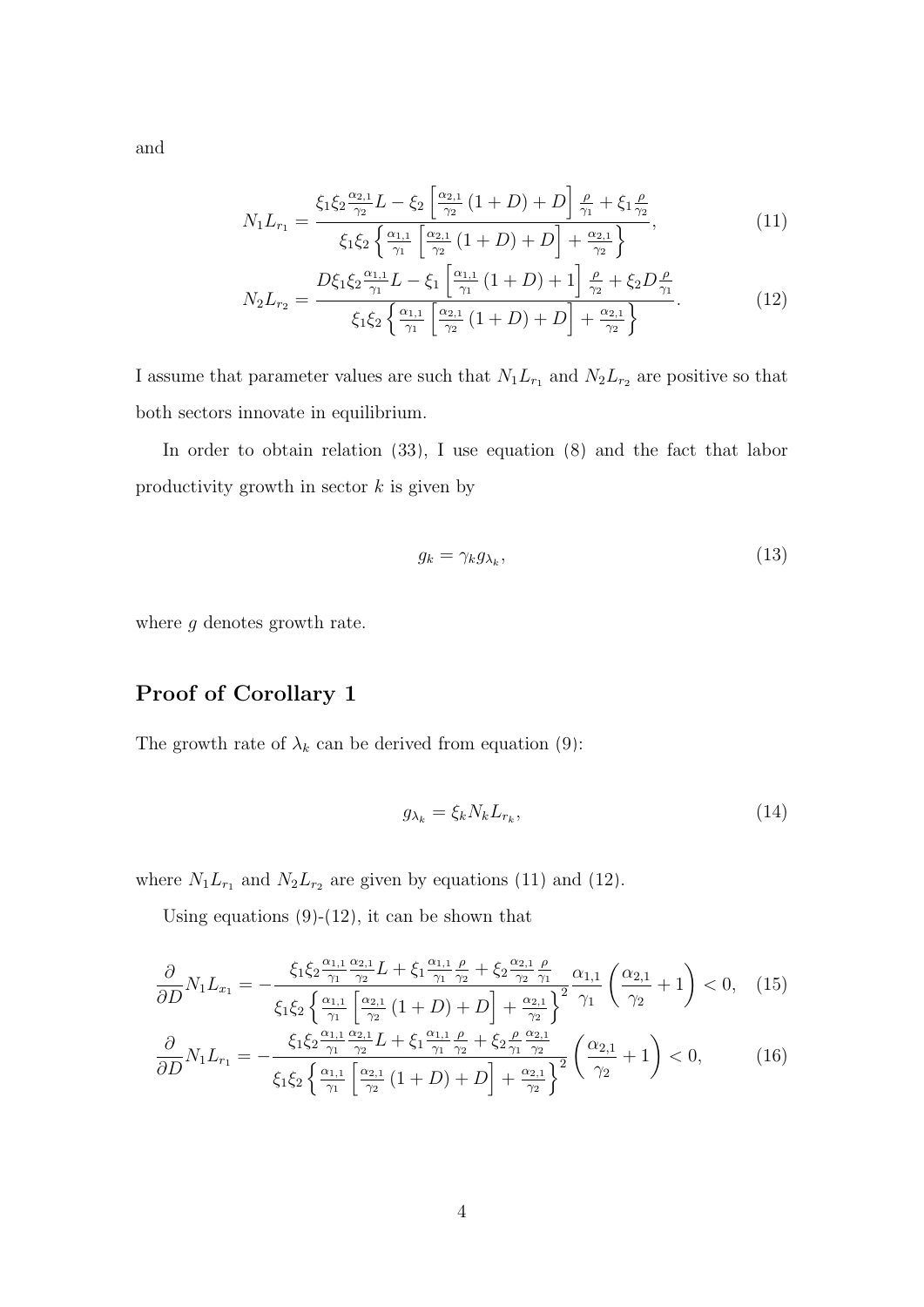$$
\frac{\partial}{\partial D} N_2 L_{x_2} = \frac{\xi_1 \xi_2 \frac{\alpha_{1,1}}{\gamma_1} \frac{\alpha_{2,1}}{\gamma_2} L + \xi_1 \frac{\alpha_{1,1}}{\gamma_1} \frac{\rho}{\gamma_2} + \xi_2 \frac{\alpha_{2,1}}{\gamma_2} \frac{\rho}{\gamma_1}}{\left(\frac{\alpha_{2,1}}{\gamma_1} + 1\right)} \frac{\alpha_{2,1}}{\gamma_2} \left(\frac{\alpha_{1,1}}{\gamma_1} + 1\right) > 0, \quad (17)
$$

$$
\frac{\partial}{\partial D} N_2 L_{r_2} = \frac{\xi_1 \xi_2 \frac{\alpha_{1,1}}{\gamma_1} \frac{\alpha_{2,1}}{\gamma_2} L + \xi_1 \frac{\alpha_{1,1}}{\gamma_1} \frac{\rho}{\gamma_2} + \xi_2 \frac{\rho}{\gamma_1} \frac{\alpha_{2,1}}{\gamma_2}}{\frac{\alpha_{2,1}}{\gamma_2}} \left( \frac{\alpha_{1,1}}{\gamma_1} + 1 \right) > 0. \tag{18}
$$

According to equation [\(23\)](#page-0-0), D declines with  $e_1$  and increases with  $e_2$ . Therefore, output, R&D, and growth in sector  $k$  increase with the level of competition in sector k and decline with the level of competition in the other sector. A uniform increase in competition in both sectors can either increase or reduce D depending on the values of  $e_1$  and  $e_2$ . Let  $\mathbf{e} = (e_1, e_2)$ ,

<span id="page-4-0"></span>
$$
\frac{\partial}{\partial \mathbf{e}}D = \frac{1 - \sigma}{\sigma} \frac{1}{e_2(e_1 - 1)} \frac{e_1(e_1 - 1) - e_2(e_2 - 1)}{e_2(e_1 - 1)}.
$$
(19)

The partial derivative of the growth rate of consumption goods (final output) with respect to  $D$  can be derived from equations  $(4)$ ,  $(5)$ ,  $(8)$ ,  $(16)$ , and  $(18)$ . It is given by

$$
\frac{\partial}{\partial D} g_C = -\frac{\xi_1 \xi_2 \frac{\alpha_{1,1}}{\gamma_1} \frac{\alpha_{2,1}}{\gamma_2} L + \xi_1 \frac{\alpha_{1,1}}{\gamma_1} \frac{\rho}{\gamma_2} + \xi_2 \frac{\rho}{\gamma_1} \frac{\alpha_{2,1}}{\gamma_2}}{\xi_1 \xi_2 \left\{ \frac{\alpha_{1,1}}{\gamma_1} \left[ \frac{\alpha_{2,1}}{\gamma_2} (1+D) + D \right] + \frac{\alpha_{2,1}}{\gamma_2} \right\}^2} \times \left[ \sigma_1 \gamma_1 \xi_1 \left( \frac{\alpha_{2,1}}{\gamma_2} + 1 \right) - (1 - \sigma_1) \gamma_2 \xi_2 \left( \frac{\alpha_{1,1}}{\gamma_1} + 1 \right) \right].
$$
\n(20)

The sign of this expression depends on the values of the model parameters. This means that the effect of changing the level of competition in sector  $k$  and/or uniformly changing the level of competition in both sectors on long-run growth depends on the model parameters. For example,  $\partial g_C/\partial D$  is negative (positive) when  $\sigma_1 > 1/2$   $(\sigma_1 < 1/2)$  and the effect of changing the level of competition on growth in sector 2 is higher (lower) than this effect in sector 1. It is necessarily negative (positive) if  $\sigma_1 = 1/2$ ,  $\gamma_1 = \gamma_2$ ,  $\alpha_{2,1} = \alpha_{1,1}$ , and  $\xi_1 > \xi_2$   $(\xi_1 < \xi_2)$ .<sup>1</sup>

and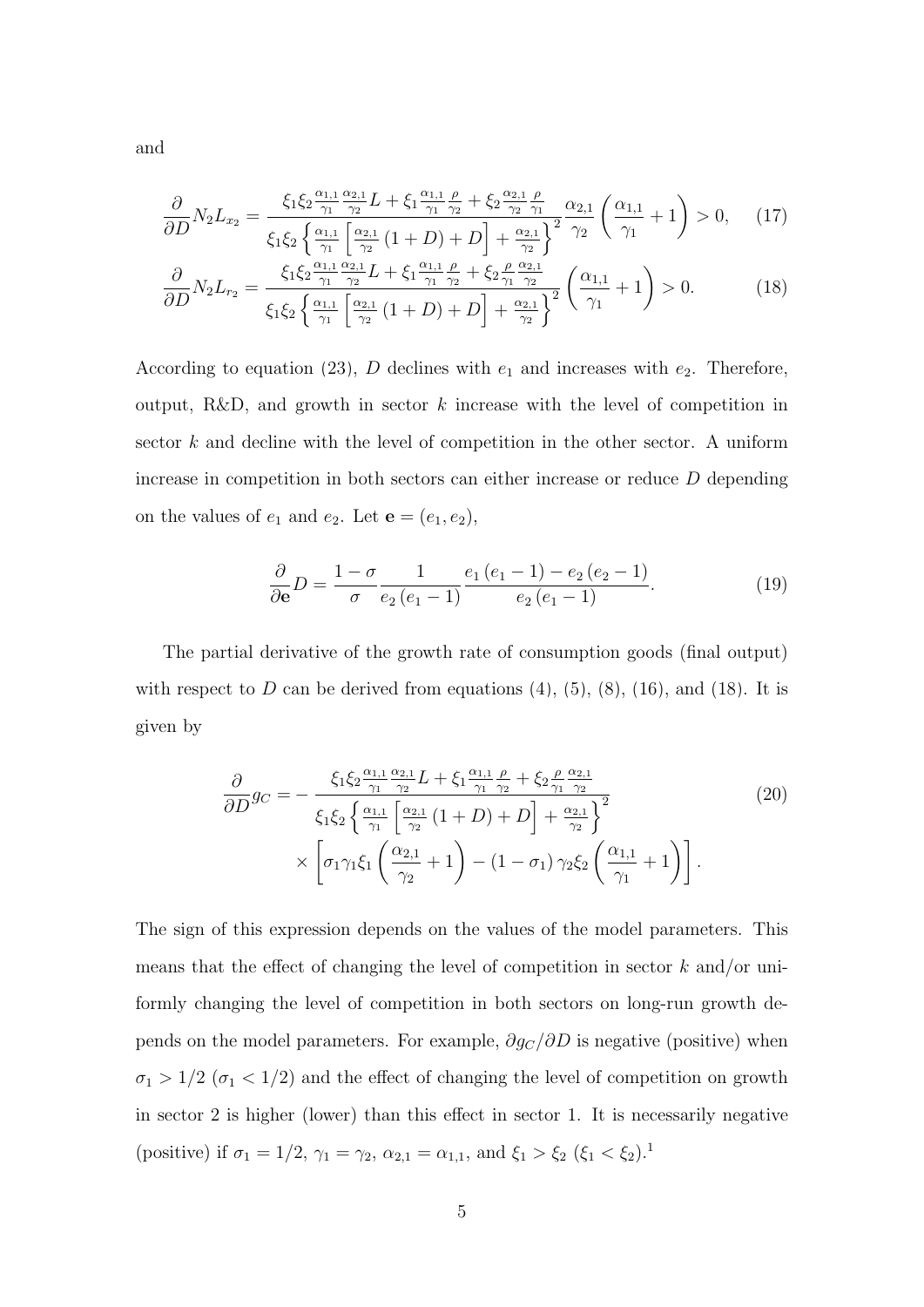In a special case when  $e_1 = e_2$ , D does not depend on the levels of competition in sectors 1 and 2. This implies that the level of competition does not matter for resource allocations in the economy and imperfect/oligopolistic competition does not distort them. Such a result holds because all price levels are equally affected by imperfect competition when  $e_1 = e_2$  and the relative prices are not. Decentralized equilibrium allocations are socially optimal in a similar one-sector model when relative prices are not distorted and  $\alpha_{1} = 0$  (e.g., when  $\sigma = 1$  in the model of [Jerbashian, 2016\)](#page-19-0).<sup>2</sup> In contrast, in this two sector model allocations in decentralized equilibrium are not socially optimal. Both sectors innovate in decentralized equilibrium because of private incentives. However, the social planner would choose  $L_r = 0$  and no innovation in the sector which has the lowest contribution to growth. It would do so because R&D process [\(9\)](#page-0-0) is linear in labor input.

The partial derivatives of labor force allocations with respect to  $\alpha_{k,1}$  can be readily derived from equations  $(9)-(12)$  $(9)-(12)$  $(9)-(12)$ . The partial derivatives with respect to  $\alpha_{1,1}$  are given by

<span id="page-5-0"></span>
$$
\frac{\partial}{\partial \alpha_{1,1}} N_1 L_{x_1} = \frac{\alpha_{2,1}}{\gamma_2} \frac{1}{\gamma_1} \frac{\xi_1 \xi_2 L \frac{\alpha_{2,1}}{\gamma_2} - \left\{ \xi_2 \frac{1}{\gamma_1} \left[ \frac{\alpha_{2,1}}{\gamma_2} (1+D) + D \right] - \xi_1 \frac{1}{\gamma_2} \right\} \rho}{\xi_1 \xi_2 \left\{ \frac{\alpha_{1,1}}{\gamma_1} \left[ \frac{\alpha_{2,1}}{\gamma_2} (1+D) + D \right] + \frac{\alpha_{2,1}}{\gamma_2} \right\}^2} > 0, \quad (21)
$$

$$
\frac{\partial}{\partial \alpha_{1,1}} N_1 L_{r_1} = -\frac{\xi_1 \xi_2 \frac{\alpha_{2,1}}{\gamma_2} L - \xi_2 \left[ \frac{\alpha_{2,1}}{\gamma_2} \left( 1 + D \right) + D \right] \frac{\rho}{\gamma_1} + \xi_1 \frac{\rho}{\gamma_2}}{\xi_1 \xi_2 \left\{ \frac{\alpha_{1,1}}{\gamma_1} \left[ \frac{\alpha_{2,1}}{\gamma_2} \left( 1 + D \right) + D \right] + \frac{\alpha_{2,1}}{\gamma_2} \right\}^2} \frac{1}{\gamma_1}
$$
\n
$$
\sqrt{\left[ \frac{\alpha_{2,1}}{\gamma_1} \left( 1 + D \right) + D \right]} \leq 0
$$
\n(22)

$$
\times \left[ \frac{\alpha_{2,1}}{\gamma_2} (1+D) + D \right] < 0,
$$
\n
$$
\frac{\partial}{\partial \alpha_{1,1}} N_2 L_{x_2} = D \frac{\alpha_{2,1}}{\gamma_2} \frac{1}{\gamma_1} \frac{\xi_1 \xi_2 L \frac{\alpha_{2,1}}{\gamma_2} - \left\{ \xi_2 \frac{1}{\gamma_1} \left[ \frac{\alpha_{2,1}}{\gamma_2} (1+D) + D \right] - \xi_1 \frac{1}{\gamma_2} \right\} \rho}{\xi_1 \xi_2 \left\{ \frac{\alpha_{1,1}}{\gamma_1} \left[ \frac{\alpha_{2,1}}{\gamma_2} (1+D) + D \right] + \frac{\alpha_{2,1}}{\gamma_2} \right\}^2} > 0, \quad (23)
$$

$$
\frac{\partial}{\partial \alpha_{1,1}} N_2 L_{r_2} = \frac{1}{\gamma_1} D \frac{\xi_1 \xi_2 \frac{\alpha_{2,1}}{\gamma_2} L - \xi_2 \left[ \frac{\alpha_{2,1}}{\gamma_2} (1+D) + D \right] \frac{\rho}{\gamma_1} + \xi_1 \frac{\rho}{\gamma_2}}{\xi_1 \xi_2 \left\{ \frac{\alpha_{1,1}}{\gamma_1} \left[ \frac{\alpha_{2,1}}{\gamma_2} (1+D) + D \right] + \frac{\alpha_{2,1}}{\gamma_2} \right\}^2} > 0. \tag{24}
$$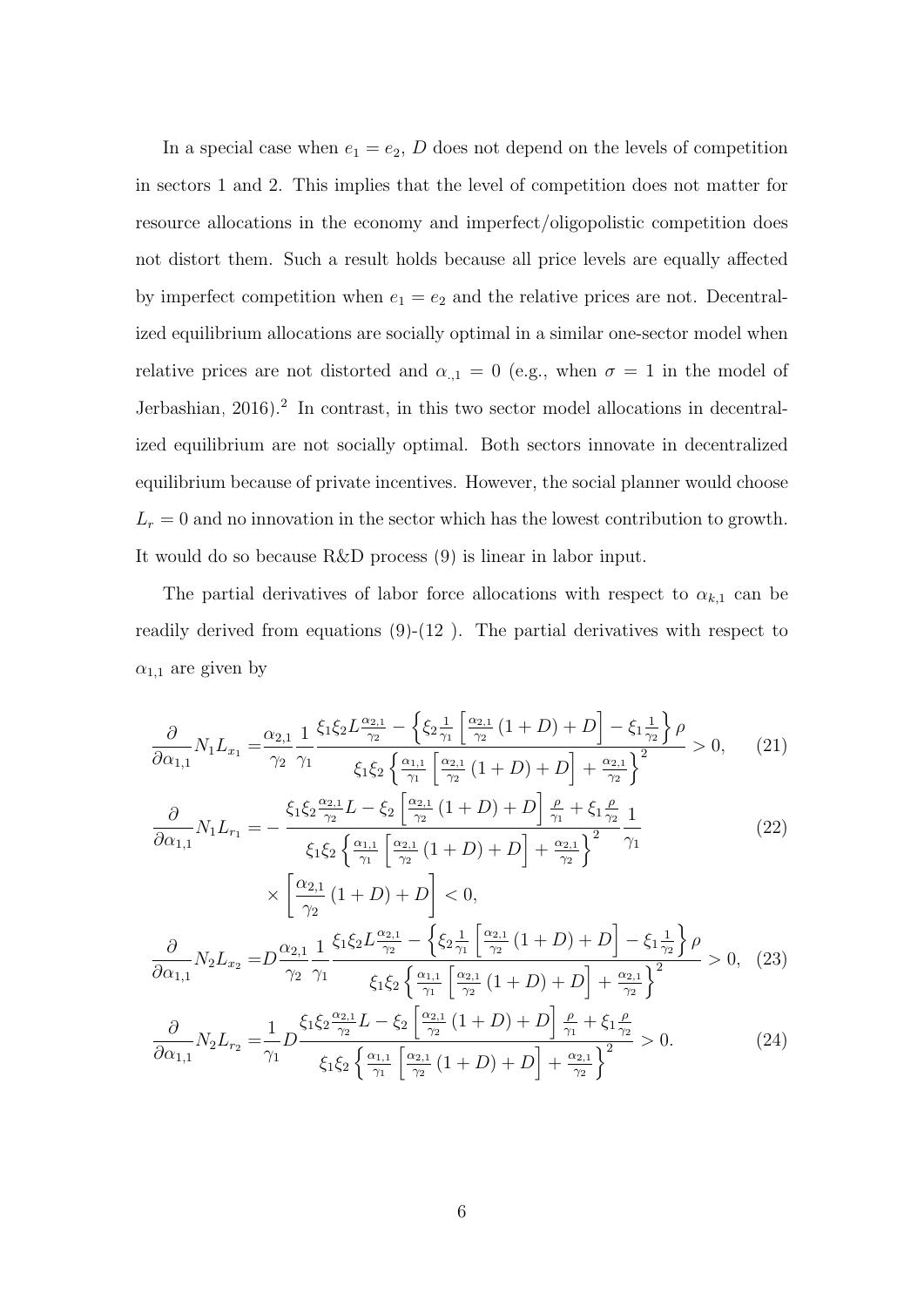In turn, the partial derivatives with respect to  $\alpha_{2,1}$  are given by

$$
\frac{\partial}{\partial \alpha_{2,1}} N_1 L_{x_1} = \frac{1}{\gamma_2} \frac{\alpha_{1,1}}{\gamma_1} \frac{D\xi_1 \xi_2 \frac{\alpha_{1,1}}{\gamma_1} L - \xi_1 \left[ \frac{\alpha_{1,1}}{\gamma_1} (1+D) + 1 \right] \frac{\rho}{\gamma_2} + \xi_2 D \frac{\rho}{\gamma_1}}{\xi_1 \xi_2 \left\{ \frac{\alpha_{1,1}}{\gamma_1} \left[ \frac{\alpha_{2,1}}{\gamma_2} (1+D) + D \right] + \frac{\alpha_{2,1}}{\gamma_2} \right\}^2} > 0, \quad (25)
$$

$$
\frac{\partial}{\partial \alpha_{2,1}} N_1 L_{r_1} = \frac{1}{\gamma_2} \frac{D\xi_1 \xi_2 \frac{\alpha_{1,1}}{\gamma_1} L - \xi_1 \left[ \frac{\alpha_{1,1}}{\gamma_1} \left( 1 + D \right) + 1 \right] \frac{\rho}{\gamma_2} + \xi_2 D \frac{\rho}{\gamma_1}}{\xi_1 \xi_2 \left\{ \frac{\alpha_{1,1}}{\gamma_1} \left[ \frac{\alpha_{2,1}}{\gamma_2} \left( 1 + D \right) + D \right] + \frac{\alpha_{2,1}}{\gamma_2} \right\}^2} > 0,
$$
\n(26)

$$
\frac{\partial}{\partial \alpha_{2,1}} N_2 L_{x_2} = D \frac{1}{\gamma_2} \frac{\alpha_{1,1}}{\gamma_1} \frac{D\xi_1 \xi_2 \frac{\alpha_{1,1}}{\gamma_1} L - \xi_1 \left[ \frac{\alpha_{1,1}}{\gamma_1} (1+D) + 1 \right] \frac{\rho}{\gamma_2} + \xi_2 D \frac{\rho}{\gamma_1}}{\xi_1 \xi_2 \left\{ \frac{\alpha_{1,1}}{\gamma_1} \left[ \frac{\alpha_{2,1}}{\gamma_2} (1+D) + D \right] + \frac{\alpha_{2,1}}{\gamma_2} \right\}^2} > 0, \quad (27)
$$

<span id="page-6-0"></span>
$$
\frac{\partial}{\partial \alpha_{2,1}} N_2 L_{r_2} = -\frac{D\xi_1 \xi_2 \frac{\alpha_{1,1}}{\gamma_1} L - \xi_1 \left[ \frac{\alpha_{1,1}}{\gamma_1} (1+D) + 1 \right] \frac{\rho}{\gamma_2} + \xi_2 D \frac{\rho}{\gamma_1}}{\xi_1 \xi_2 \left\{ \frac{\alpha_{1,1}}{\gamma_1} \left[ \frac{\alpha_{2,1}}{\gamma_2} (1+D) + D \right] + \frac{\alpha_{2,1}}{\gamma_2} \right\}^2} \times \frac{1}{\gamma_2} \left[ \frac{\alpha_{1,1}}{\gamma_1} (1+D) + 1 \right] < 0.
$$
\n(28)

These results imply that reducing  $\alpha_{k,1}$  increases R&D and growth in sector k and reduces R&D and growth in the other sector.

The effect of a uniform change in  $\alpha_{1,1}$  and  $\alpha_{2,1}$  on the growth rate in sector k is given by the sum of the partial derivatives of  $N_kL_{r_k}$  with respect to  $\alpha_{1,1}$  and  $\alpha_{2,1}$ . The sign and the magnitude of this effect depend on the model parameters.

The partial derivatives of the growth rate of consumption goods (final output) with respect to  $\alpha_{1,1}$  and  $\alpha_{2,1}$  can be derived from equations [\(4\)](#page-0-0), [\(5\)](#page-0-0), [\(8\)](#page-0-0), and [\(21\)](#page-5-0)-[\(28\)](#page-6-0). They are given by

$$
\frac{\partial}{\partial \alpha_{1,1}} g_C = -\frac{1}{\gamma_1} \frac{\xi_1 \xi_2 \frac{\alpha_{2,1}}{\gamma_2} L - \xi_2 \left[ \frac{\alpha_{2,1}}{\gamma_2} (1+D) + D \right] \frac{\rho}{\gamma_1} + \xi_1 \frac{\rho}{\gamma_2}}{\xi_1 \xi_2 \left\{ \frac{\alpha_{1,1}}{\gamma_1} \left[ \frac{\alpha_{2,1}}{\gamma_2} (1+D) + D \right] + \frac{\alpha_{2,1}}{\gamma_2} \right\}^2} \times \left\{ \sigma_1 \gamma_1 \xi_1 \left[ \frac{\alpha_{2,1}}{\gamma_2} (1+D) + D \right] - (1-\sigma_1) \gamma_2 \xi_2 D \right\},
$$
\n(29)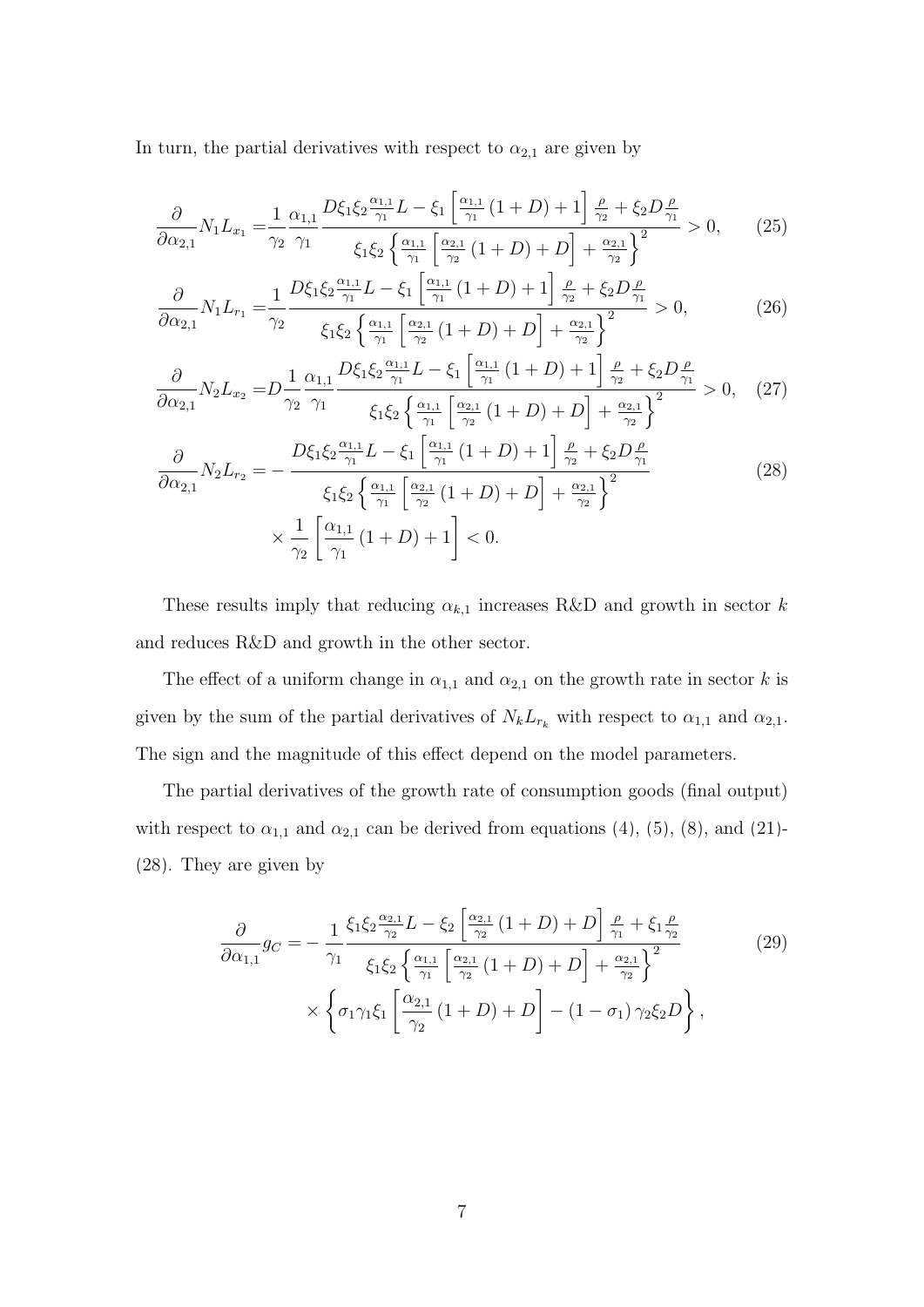and

$$
\frac{\partial}{\partial \alpha_{2,1}} g_C = \frac{1}{\gamma_2} \frac{D\xi_1 \xi_2 \frac{\alpha_{1,1}}{\gamma_1} L - \xi_1 \left[ \frac{\alpha_{1,1}}{\gamma_1} (1+D) + 1 \right] \frac{\rho}{\gamma_2} + \xi_2 D \frac{\rho}{\gamma_1}}{\xi_1 \xi_2 \left\{ \frac{\alpha_{1,1}}{\gamma_1} \left[ \frac{\alpha_{2,1}}{\gamma_2} (1+D) + D \right] + \frac{\alpha_{2,1}}{\gamma_2} \right\}^2} \times \left\{ \sigma_1 \gamma_1 \xi_1 - \left[ \frac{\alpha_{1,1}}{\gamma_1} (1+D) + 1 \right] (1-\sigma_1) \gamma_2 \xi_2 \right\}.
$$
\n(30)

The signs of these expressions depend on the values of the model parameters. This means that the effects of changing  $\alpha_{1,1}$  and  $\alpha_{2,1}$  on long-run growth depend on the model parameters. For example,  $\partial g_C/\partial \alpha_{1,1}$  is negative (positive) when  $\sigma_1 > 1/2$  $(\sigma_1$  < 1/2) and the effect of changing  $\alpha_{1,1}$  on growth in sector 1 is higher (lower) than this effect on growth in sector 2. Both these expressions are negative when  $\sigma_1 = 1/2$ ,  $\xi_1 = \xi_2$ , and  $\gamma_1 = \gamma_2$ .

The effect of a uniform change in  $\alpha_{1,1}$  and  $\alpha_{2,1}$  on  $g_C$  is given by the sum of the partial derivatives of  $g_C$  with respect to  $\alpha_{1,1}$  and  $\alpha_{2,1}$ . The sign and the magnitude of this effect depend on the model parameters.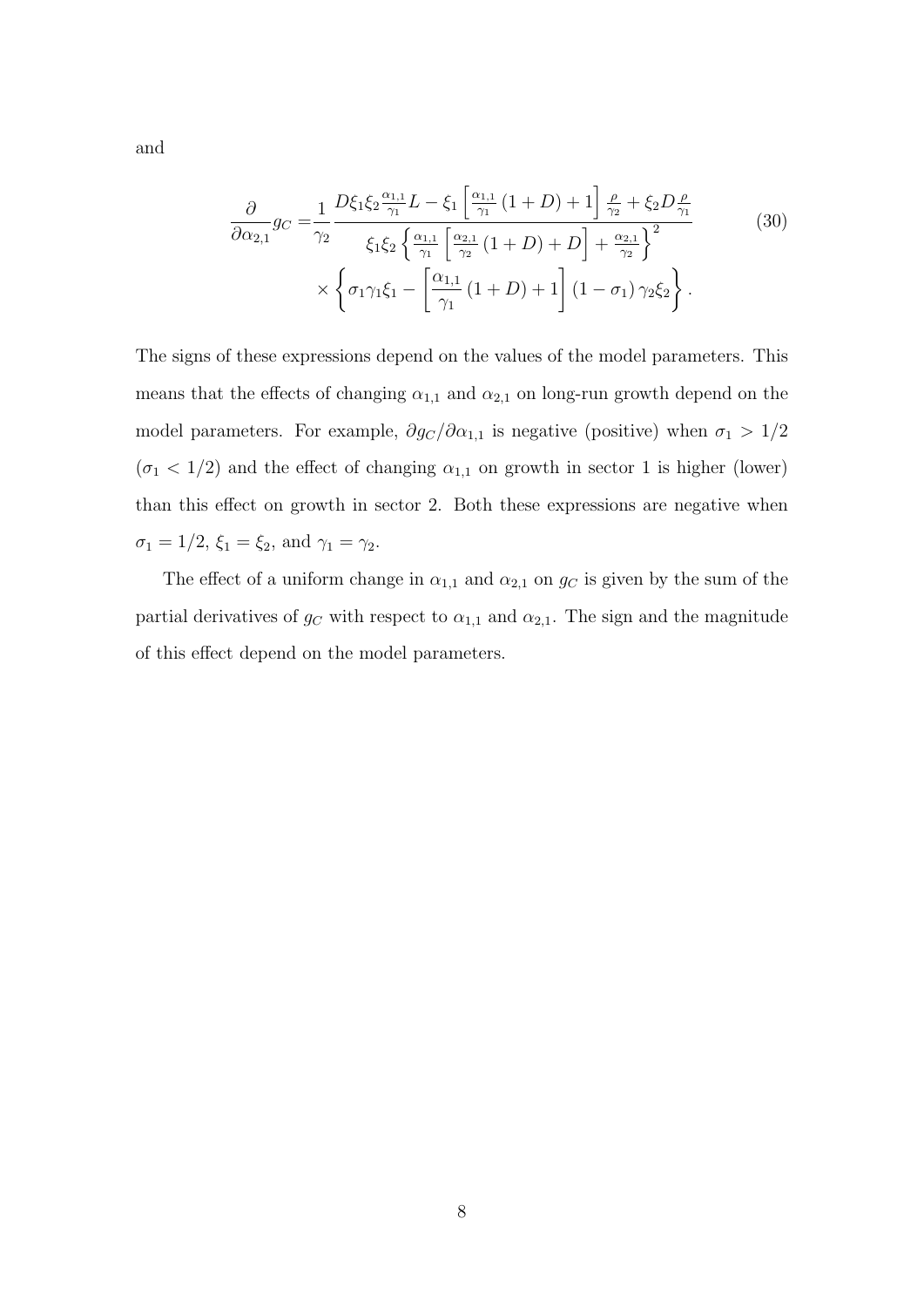#### B Online Appendix - Further Results

|               | A.1: $10\% \Delta$ in $\alpha_{1,1}$ |                                                    |          | A.2: $10\% \Delta$ in $\alpha_{2,1}$ |                               |          | A.3: $10\% \Delta$ in $\alpha_{1,1}$ and $\alpha_{2,1}$ |                                           |          |  |
|---------------|--------------------------------------|----------------------------------------------------|----------|--------------------------------------|-------------------------------|----------|---------------------------------------------------------|-------------------------------------------|----------|--|
| $\%\Delta$ in | $g_1$                                | $g_2$                                              | $g_C$    | $g_1$                                | $g_2$                         | $g_C$    | $g_1$                                                   | $g_2$                                     | $g_C$    |  |
| Germany       | $-8.724$                             | 0.583                                              | $-3.375$ | 1.628                                | $-6.952$                      | $-3.303$ | $-7.229$                                                | $-6.401$                                  | $-6.753$ |  |
| UK            | $-8.824$                             | 0.408                                              | $-3.440$ | 1.507                                | $-7.187$                      | $-3.563$ | $-7.444$                                                | $-6.802$                                  | $-7.070$ |  |
| US            | $-8.761$                             | 0.563                                              | $-3.110$ | 1.518                                | $-6.953$                      | $-3.616$ | $-7.368$                                                | $-6.421$                                  | $-6.794$ |  |
|               |                                      |                                                    |          |                                      |                               |          |                                                         |                                           |          |  |
|               |                                      | B.1: $10\% \Delta$ in $1/e_1$                      |          |                                      | B.2: $10\% \Delta$ in $1/e_2$ |          |                                                         | B.3: $10\% \Delta$ in $1/e_1$ and $1/e_2$ |          |  |
|               |                                      |                                                    |          |                                      |                               |          |                                                         |                                           |          |  |
| $\%\Delta$ in | $g_1$                                | $g_2$                                              | $g_C$    | $g_1$                                | $g_2$                         | $g_C$    | $g_1$                                                   | $g_2$                                     | $g_C$    |  |
| Germany       | $-1.223$                             | 0.024                                              | $-0.506$ | 2.437                                | $-1.431$                      | 0.214    | 1.638                                                   | $-0.962$                                  | 0.144    |  |
| UK            | $-1.494$                             | 0.130                                              | $-0.547$ | 1.435                                | $-0.546$                      | 0.280    | 0.244                                                   | $-0.093$                                  | 0.047    |  |
| US            | $-1.856$                             | 0.241                                              | $-0.585$ | 2.711                                | $-1.171$                      | 0.358    | 1.217                                                   | $-0.526$                                  | 0.161    |  |
|               |                                      |                                                    |          |                                      |                               |          |                                                         |                                           |          |  |
|               |                                      | C: $10\% \Delta$ in $\alpha_{1,1}, \alpha_{2,1}$ , |          |                                      |                               |          |                                                         |                                           |          |  |
|               |                                      | $1/e_1$ , and $1/e_2$                              |          |                                      |                               |          |                                                         |                                           |          |  |
|               |                                      |                                                    |          |                                      |                               |          |                                                         |                                           |          |  |
| $\%\Delta$ in | $g_1$                                | $g_2$                                              | $g_C$    |                                      |                               |          |                                                         |                                           |          |  |
| Germany       | $-5.721$                             | $-7.303$                                           | $-6.630$ |                                      |                               |          |                                                         |                                           |          |  |
| UK            | $-7.220$                             | $-6.888$                                           | $-7.027$ |                                      |                               |          |                                                         |                                           |          |  |
| US            | $-6.247$                             | $-6.912$                                           | $-6.650$ |                                      |                               |          |                                                         |                                           |          |  |

Table A: The Growth Effects of Weakening Intellectual Property Rights and Reducing Product Market Competition

Note: This table offers the effects of weakening intellectual property rights (10% increase in  $\alpha_{k,1}$ ) and reducing product market competition (10% increase in  $1/e_k$ ) on labor productivity growth rates in the goods and services sectors (g<sub>1</sub> and g<sub>2</sub>) and on the growth rate of the economy  $[g_C = \sigma_1 g_1 + (1 - \sigma_1) g_2]$ . The effects are computed as percentage changes in the values of the growth rates presented in Table [1.](#page-15-0) The goods sector is sector 1 and the services sector is sector 2.

# B.1 An Extension of [Aghion, Bloom, Blundell, Griffith,](#page-19-1) [and Howitt](#page-19-1) [\(2005\)](#page-19-1)

In this section, I use the data and an extension of the empirical methodology developed by [Aghion et al. \(2005\)](#page-19-1) and present evidence that innovation in an industry can be affected by competition in closely related industries.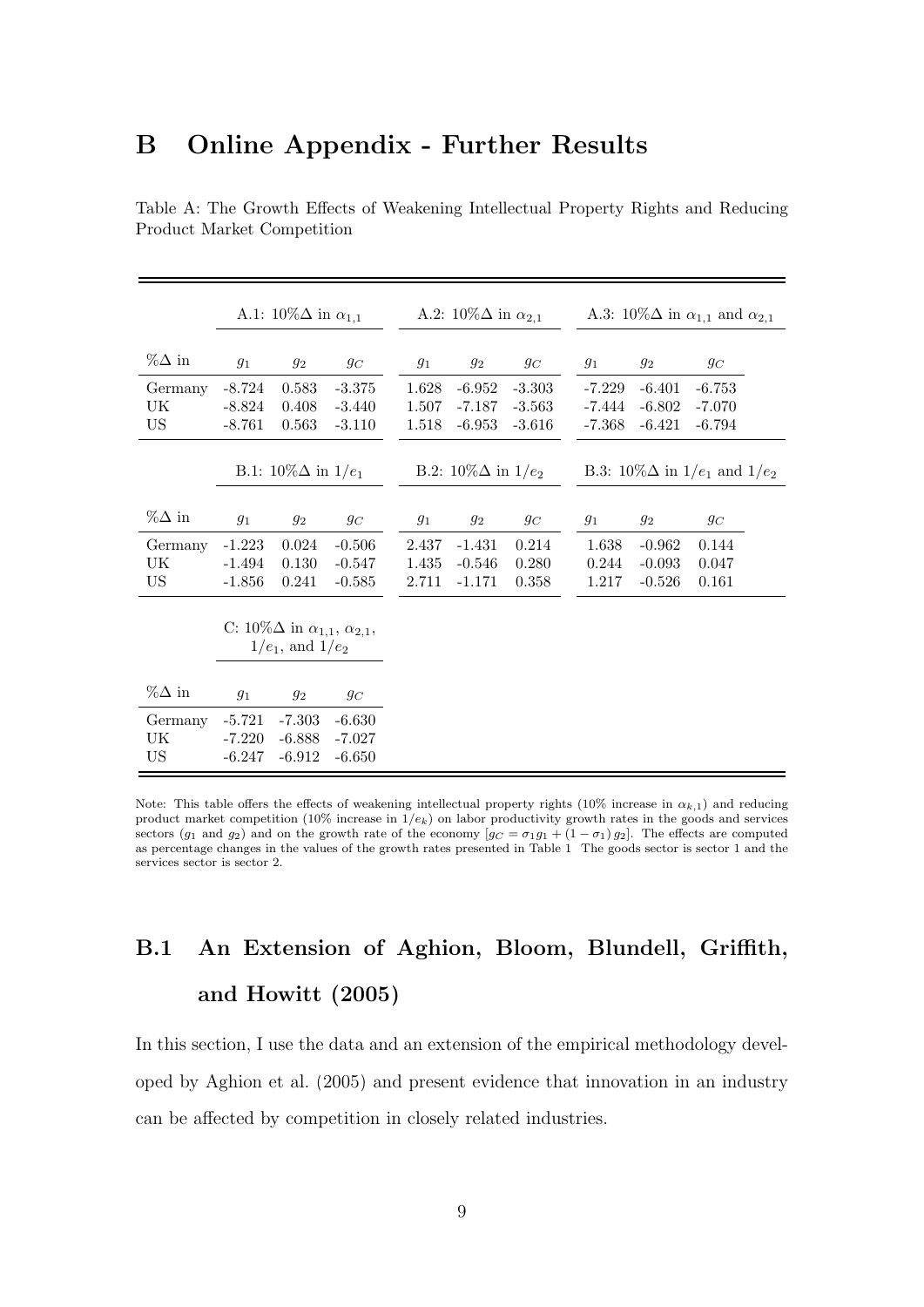[Aghion et al. \(2005\)](#page-19-1) aim to identify the effect of competition in industries on innovation and growth. They use data from the UK for seventeen 2-digit SIC manufacturing industries for the period 1973–1994. They use the number of citationweighted patents in each industry as an indicator of innovation/ $R&D$ . In turn, they compute the intensity of competition in an industry as follows:

$$
c_{jt} = 1 - \frac{1}{N_{jt}} \sum_{i \in j} l i_{it},
$$
\n(31)

where  $N_{jt}$  is the number of firms in industry j at time t, i indexes firms, and li is the price-cost margin/Learner index. [Aghion et al. \(2005\)](#page-19-1) compute it as

$$
li_{it} = \frac{\text{operating profits - financial costs}}{\text{sales}}.\tag{32}
$$

They run a regression of the following form:

<span id="page-9-0"></span>
$$
\mathbb{E}\left[p_{jt}|c_{jt}, x_{jt}\right] = \exp\left(\beta_1 c_{jt} + \beta_2 c_{jt}^2 + x_{jt}' \Gamma\right),\tag{33}
$$

where  $p_{jt}$  is the citation-weighted number of patents,  $\beta_1$ ,  $\beta_2$  and  $\Gamma$  are parameters and  $x'_{jt}$  are control variables. To alleviate reverse causality concerns, [Aghion et al.](#page-19-1) [\(2005\)](#page-19-1) use the control function approach. They find that  $\beta_1 > 0$  and  $\beta_2 < 0$  and that the relationship between competition and innovation has an inverted-U shape. In column 1 of Table [B,](#page-11-0) I present their preferred results from column 4 of Table 1 of their paper.<sup>3</sup>

In the main text, I show that competition for factor inputs across two industries can create a link between competition in one industry and innovation in the other. I utilize the 2-digit SIC symmetric input-output table and develop a measure of proximity between industries in terms of factor inputs to formally test this in a setting with multiple industries. From the input-output table, I obtain the share of compensation for each input out of the total input compensation in the 2-digit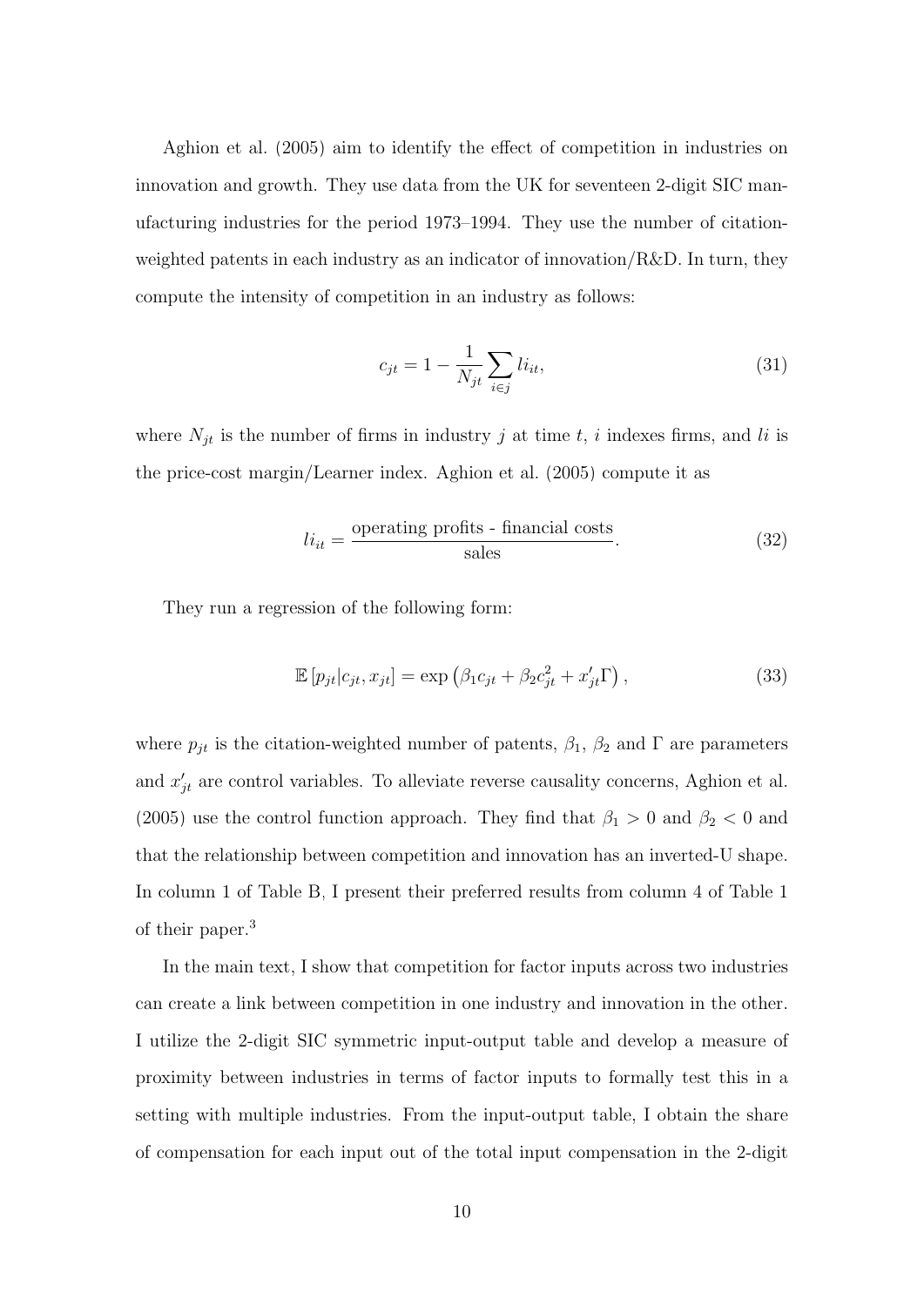SIC industries in the UK in  $1984<sup>4</sup>$  For each industry, I compute the Euclidean distances between the vector of its input compensation shares and the vectors of input compensation shares of the remainder of industries. The distances of these vectors are a measure of dissimilarity between industries, and I take their inverse to obtain a measure of proximity between industries. Let  $\theta_{jm}$  be the values of this proximity measure between industries j and m. I replace  $\theta_{jj} = 0$  and compute for industry j the interaction between its proximity to other industries and competition in those industries,

$$
\hat{c}_{jt} = \sum_{m} \theta_{jm} c_{mt}.\tag{34}
$$

The data used by [Aghion et al. \(2005\)](#page-19-1) are unbalanced and many (non-overlapping) years are missing for SIC industries 23, 35, 37 and 49. I drop these industries from the sample because keeping them severely restricts the number of observations when computing  $\hat{c}_{jt}$ . Column 2 of Table [B](#page-11-0) offers the results from the estimation of specification [\(33\)](#page-9-0) for the restricted sample.

I augment specification [\(33\)](#page-9-0) with additional terms and estimate the following regression:

<span id="page-10-0"></span>
$$
\mathbb{E}\left[p_{jt}|c_{jt}, x_{jt}\right] = \exp\left(\beta_1 c_{jt} + \beta_2 c_{jt}^2 + \delta_1 \hat{c}_{jt} + \delta_2 \hat{c}_{jt}^2 + x_{jt}' \Gamma\right). \tag{35}
$$

According to the theoretical model developed in the main text, the estimate of  $\beta_1$ is expected to be positive, while that of  $\delta_1$  is expected to be negative. It can also be expected that the estimate of  $\beta_2$  is negative so that the relationship between competition and innovation in an industry has a shape resembling an inverted-U. This is because, in this model, the relationship between competition and innovation in an industry is increasing and concave, as long as there is a positive amount of innovation. Moreover, increasing competition in an industry reduces profits in equation [\(12\)](#page-0-0) and there is a level of competition at which profits are equal to zero. Innovation increases with competition till this level and ceases when the level of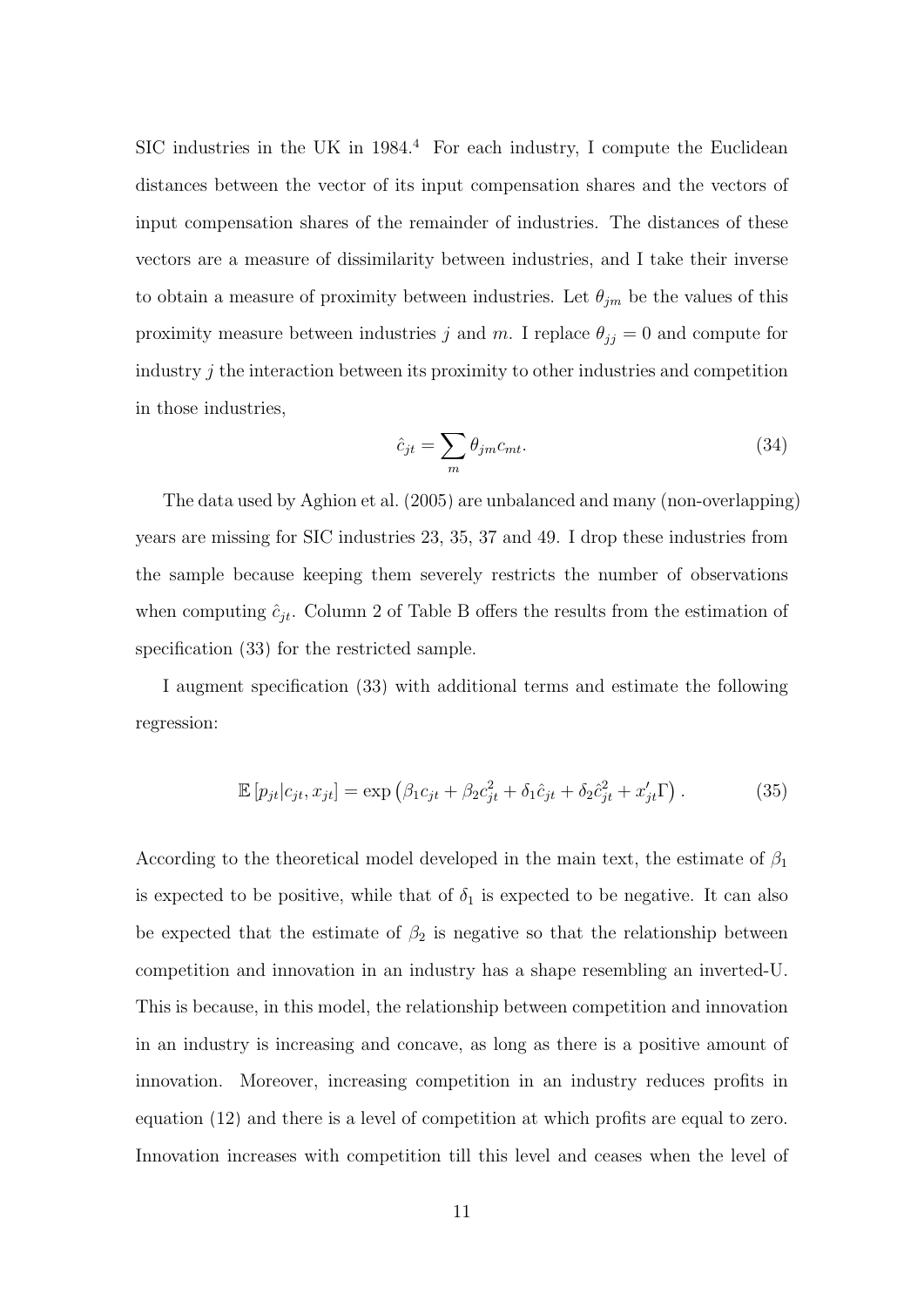competition increases above this level. In the same vein, the estimate of  $\delta_2$  can be expected to be positive since resources that can be devoted to R&D decline with competition in rival industries at a declining rate. This is because of the concave relationship between competition and innovation in an industry. Moreover, they increase in an industry if some of the rival industries stop innovating.

Table B: The Effects of Competition on Innovation

<span id="page-11-0"></span>

| Dependent variable: citation-weighted<br>count of patents in industry $j$ at time $t$ | (1)                       | $\left( 2\right)$         | $\left( 3\right)$                 | $\left( 4\right)$                 |
|---------------------------------------------------------------------------------------|---------------------------|---------------------------|-----------------------------------|-----------------------------------|
| $c_{jt}$                                                                              | 386.592***<br>(67.611)    | 246.337***<br>(93.873)    |                                   | 220.652**<br>(95.365)             |
| $c_{jt}^2$                                                                            | $-205.320***$<br>(36.105) | $-127.915***$<br>(50.346) |                                   | $-114.630**$<br>(51.124)          |
| $\hat{c}_{jt}$                                                                        |                           |                           | $-104.314***$                     | $-72.159*$                        |
| $\hat{c}_{jt}^2$                                                                      |                           |                           | (40.486)<br>38.222***<br>(15.185) | (41.811)<br>$26.223*$<br>(15.736) |
| Observations                                                                          | 354                       | 286                       | 286                               | 286                               |

Note: This table presents the results from the estimation of specification [\(35\)](#page-10-0). Column 1 reports the results from column 4 of Table 1 of [Aghion et al.](#page-19-1) [\(2005\)](#page-19-1). These results can be obtained estimating specification [\(35\)](#page-10-0) for the full sample of industries and parameter restriction  $\delta_1 = \delta_2 = 0$ . Column 2 reports the results when I drop SIC industries 23, 35, 37 and 49 from the sample and keep  $\delta_1 = \delta_2 = 0$ . In columns 3 and 4, SIC industries 23, 35, 37 and 49 are dropped from the sample. Columns 3 and 4 report the results from the estimation of specification [\(35\)](#page-10-0) with and without parameter restriction  $\beta_1 = \beta_2 = 0$ , correspondingly. All regressions include industry and year dummies and use the Poisson regression framework. Moreover, all regressions are carried out using the control function method. To implement it,  $c_{jt}$  and  $\hat{c}_{jt}$  are linearly projected on a set of exogenous instruments (see, for the list of instruments [Aghion et al., 2005\)](#page-19-1). The residuals from these projections are added in specification [\(35\)](#page-10-0) as independent variables. The exogenous instruments are jointly significant in these projections and R-squares are higher than 0.8. Standard errors are reported in parentheses. \*\*\* indicates significance at the 1% level, \*\* at the 5% level, and \* at the 10% level.

Column 3 of Table [B](#page-11-0) reports the results from the estimation of specification [\(35\)](#page-10-0) under the restriction  $\beta_1 = \beta_2 = 0$ . Column 4 of Table [B](#page-11-0) reports the results without this restriction. As expected, the estimate of  $\delta_1$  is negative. which suggests that innovation in an industry can decline with higher competition in other and closely related industries. The estimates of  $\beta_1$ ,  $\beta_2$ , and  $\delta_2$  also have the expected signs.

According to Column 4 of Table [B,](#page-11-0) it is important to control for  $\hat{c}$  and  $\hat{c}^2$  in [\(35\)](#page-10-0) for the identification of the magnitude of estimates of  $\beta_1$  and  $\beta_2$ . These estimates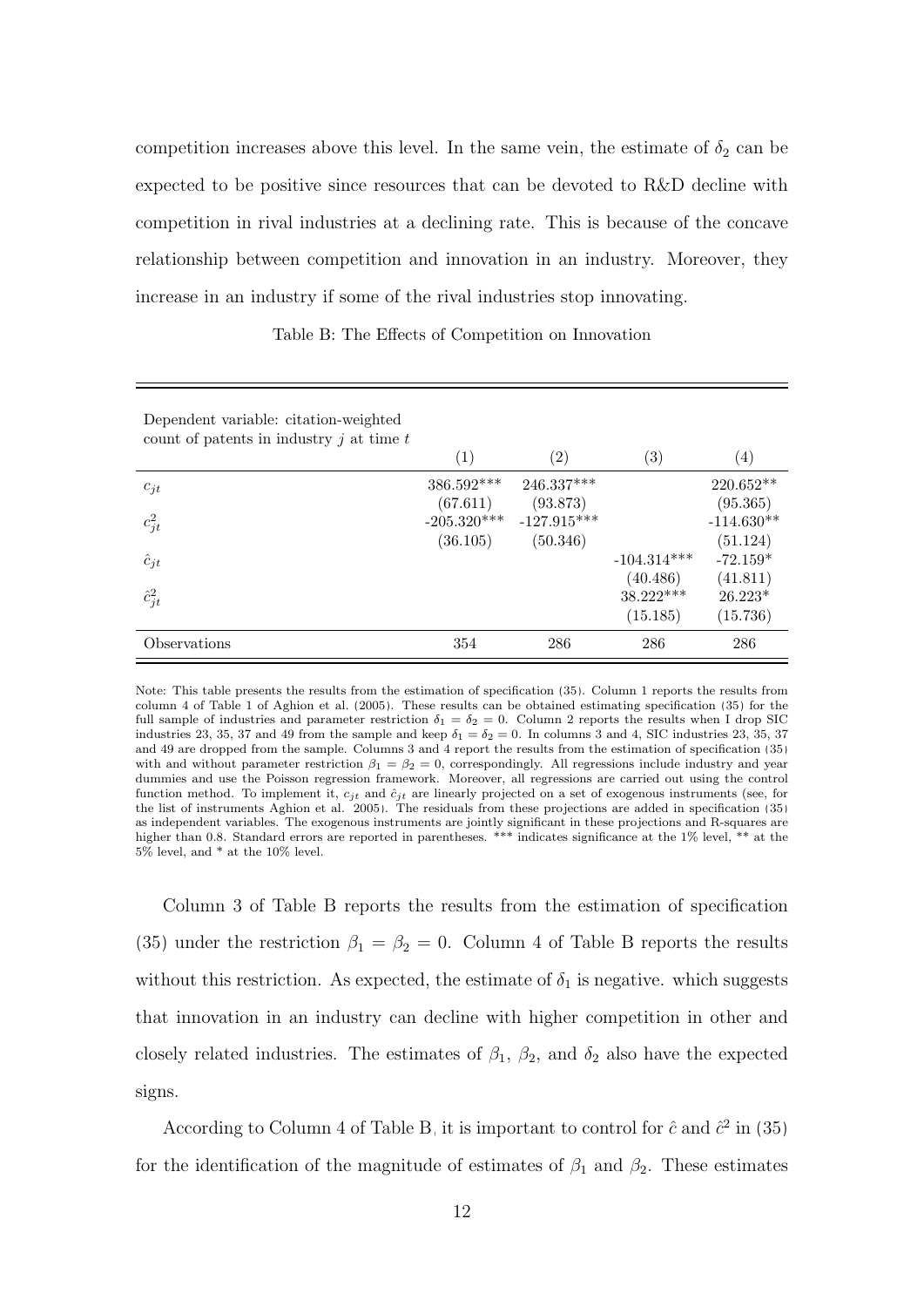change by about 10 percent when  $\hat{c}$  and  $\hat{c}^2$  are controlled for.<sup>5</sup>

The results reported in columns 3 and 4 of Table [B](#page-11-0) constitute a first attempt to show that competition in an industry can affect innovation and growth in other industries. They outline an area of potentially fruitful future research.

# B.2 Calibration of the [Chu](#page-19-2) [\(2011\)](#page-19-2) and [Goh and Olivier](#page-19-3) [\(2002\)](#page-19-3) Models

The model of this paper and the model developed by [Chu \(2011\)](#page-19-2) feature two horizontally related sectors, whereas the model developed by [Goh and Olivier \(2002\)](#page-19-3) features two vertically related sectors. Therefore, it is straightforward to calibrate the model of [Chu \(2011\)](#page-19-2) for the goods and services sectors as it is done in this paper. I discuss the calibration and results for the model of [Chu \(2011\)](#page-19-2) first because of this. I change the notations of the models of [Chu \(2011\)](#page-19-2) and [Goh and Olivier](#page-19-3) [\(2002\)](#page-19-3) to align them more closely with the notation used in this paper.

[Chu \(2011\)](#page-19-2) considers a two-sector version of the canonical Schumpeterian growth model. In this model, equilibrium labor force allocations to production and R&D in sector k  $(k = 1, 2)$  are given by

<span id="page-12-1"></span><span id="page-12-0"></span>
$$
L_{x_k} = \sigma_k \left( L + \frac{\rho}{\varphi_1} + \frac{\rho}{\varphi_2} \right) \frac{1}{\mu_k},\tag{36}
$$

$$
L_{r_k} = \sigma_k \left( L + \frac{\rho}{\varphi_1} + \frac{\rho}{\varphi_2} \right) \left( \frac{\mu_k - 1}{\mu_k} \right) - \frac{\rho}{\varphi_k},\tag{37}
$$

where  $\sigma_k$  is the share of expenditures on sector k out of expenditures on final consumption goods,  $\rho$  is the discount rate, and  $\varphi_k$  is a technological opportunity parameter. A higher value of  $\varphi_k$  increases the arrival rate of innovations. Conceptually,  $\varphi_k$  is similar to  $\xi_k$  and  $\gamma_k$  since increasing  $\varphi_k$  increases the sectoral growth rate for a given amount of labor allocated to R&D. In turn,  $\mu_k$  is the patent breadth parameter. It characterizes the strength of property rights by establishing the min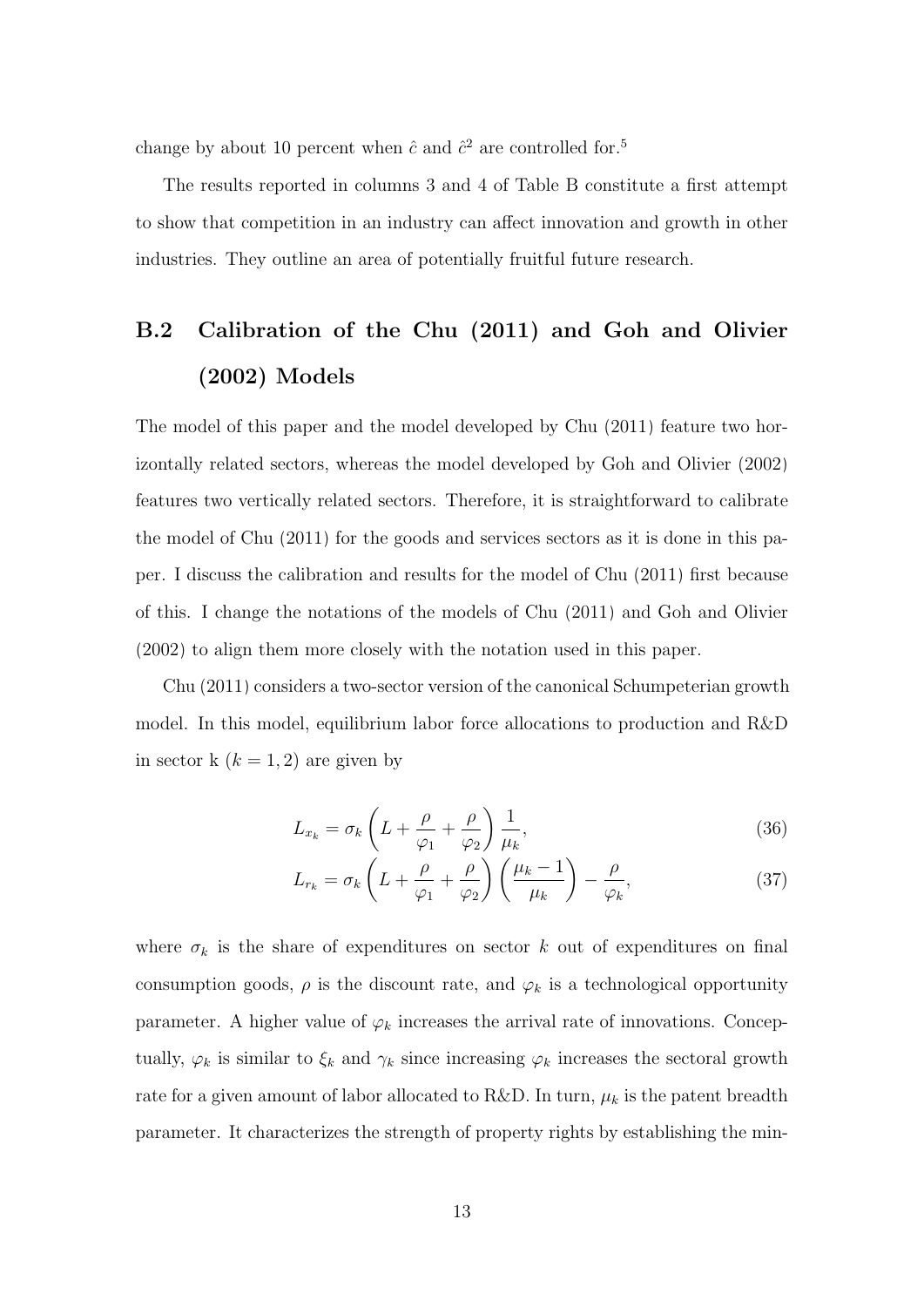imal difference between an idea and current patents such that the idea can be patented. At the same time, it measures the market power of producers (patent holders) because it defines their power to exclude certain ideas from being patented and produced. It is given by

<span id="page-13-0"></span>
$$
\mu_k = \frac{1}{1 - 1/e_k}.\tag{38}
$$

The growth rates of sectors and final output are given by

$$
g_k = \varphi_k L_{r_k} \ln z,\tag{39}
$$

$$
g_C = \sigma_1 g_1 + (1 - \sigma_1) g_2, \tag{40}
$$

where z is the exogenous step size of productivity improvement from an innovation.

I calibrate this model for the goods and services sectors. The values of L,  $\rho$ ,  $\sigma_k$ , and  $1/e_k$  are from Table [1.](#page-15-0) I set z to be equal to the base of the natural logarithm so that  $\ln z = 1$  and derive the values of  $\mu_k$  from equation [\(38\)](#page-13-0). Finally, I calibrate  $\varphi_k$  using the values of sectoral growth rates. Panel A of Table [C](#page-14-0) offers the values of  $\mu_k$  and  $\varphi_k$  for  $k = 1, 2$ , where the goods sector is sector 1 and the services sector is sector 2.

Table [D](#page-15-0) reports the effects of a 10 percent increase in  $1/e_k$  in the goods and services sectors on sectoral growth rates, as well as on the growth rate of final output. As a policy, these comparative statics correspond to increasing patent breadth and in that sense they correspond to strengthening property rights in the goods and services sectors in the model of [Chu \(2011\)](#page-19-2). Sectoral and aggregate growth increase with patent breadth in this model.

These results differ from the results of the model of this paper in a few notable ways. Changes in  $1/e_k$  have no cross-sectoral effects in the model of [Chu \(2011\)](#page-19-2). This is because  $1/e_k$  does not affect labor force allocation to sector k in the model of [Chu \(2011\)](#page-19-2). It affects labor force allocation across production and R&D activities within sector k. This can be clearly seen by summing up  $L_{x_k}$  and  $L_{r_k}$  from equations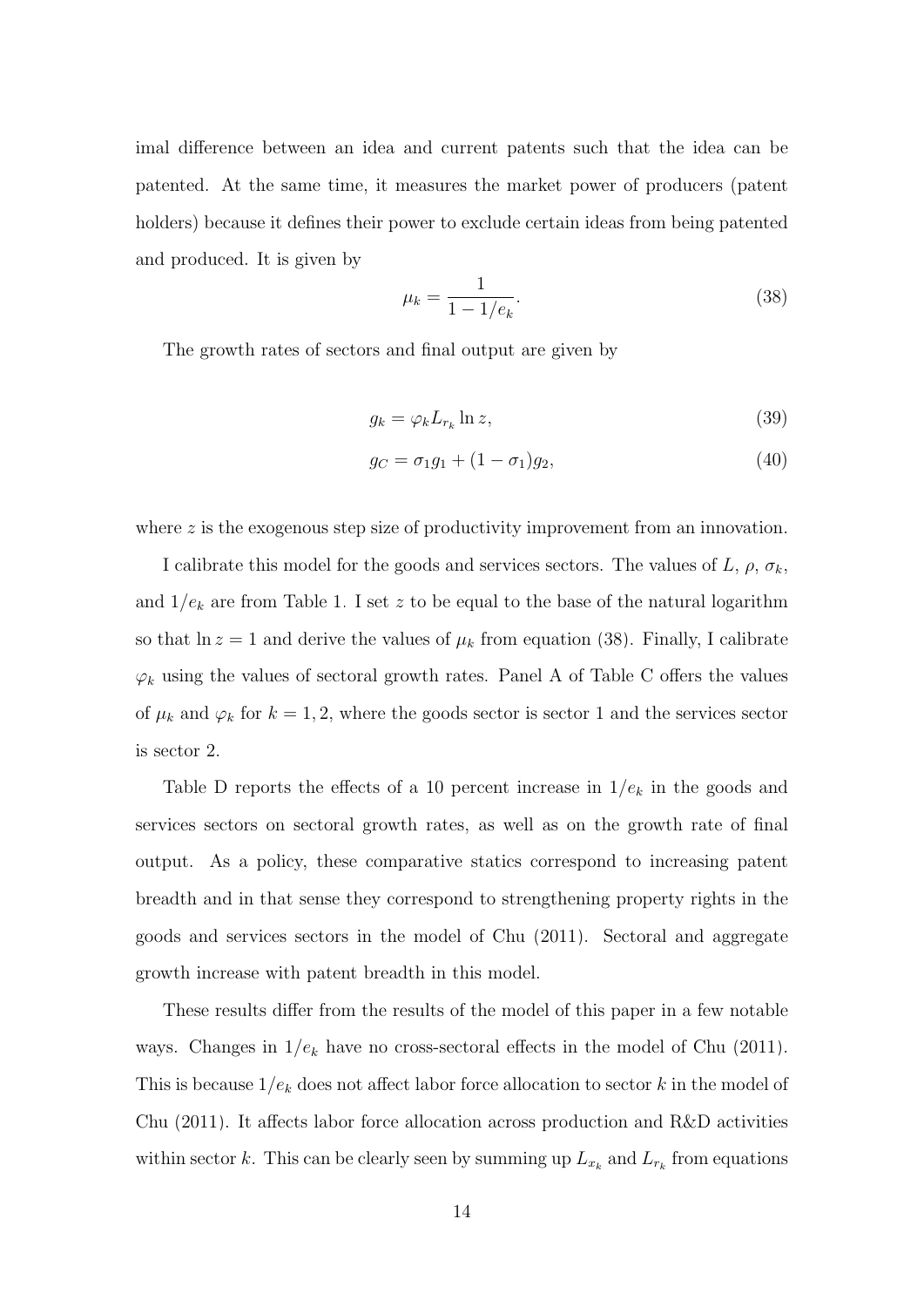| A. $Chu(2011)$            |                  |                                                       |         |             |             |           |       |       |
|---------------------------|------------------|-------------------------------------------------------|---------|-------------|-------------|-----------|-------|-------|
|                           |                  | $\mathbf{Z}% ^{T}=\mathbf{Z}^{T}\times\mathbf{Z}^{T}$ | 2.718   |             |             |           |       |       |
|                           |                  |                                                       |         |             |             |           |       |       |
|                           |                  | $\mu_1$                                               | $\mu_2$ | $\varphi_1$ | $\varphi_2$ |           |       |       |
|                           | Germany          | 1.098                                                 | 1.298   | 1.587       | 0.215       |           |       |       |
|                           | UK               | 1.136                                                 | 1.163   | 1.729       | 0.306       |           |       |       |
|                           | <b>US</b>        | 1.159                                                 | 1.287   | 1.231       | 0.162       |           |       |       |
|                           |                  |                                                       |         |             |             |           |       |       |
| B. Goh and Olivier (2002) |                  |                                                       |         |             |             |           |       |       |
|                           |                  | 1/e                                                   |         |             |             |           |       |       |
|                           | Germany          | 0.162                                                 |         |             |             |           |       |       |
|                           | UK               | 0.132                                                 |         |             |             |           |       |       |
|                           | <b>US</b>        | 0.188                                                 |         |             |             |           |       |       |
|                           |                  |                                                       |         |             |             |           |       |       |
|                           | $\chi$           | 0.200                                                 | 0.300   | 0.400       | 0.500       | 0.600     | 0.700 | 0.800 |
|                           |                  |                                                       |         |             |             |           |       |       |
| Germany                   | $b_i$ and $b_j$  | 1.737                                                 | 0.772   | 0.450       | 0.290       | 0.193     | 0.129 | 0.083 |
|                           | $\boldsymbol{A}$ | 1.112                                                 | 0.908   | 0.851       | 0.874       | 0.974     | 1.189 | 1.665 |
|                           | $\epsilon$       | 5.000                                                 | 3.333   | 2.500       | 2.000       | 1.667     | 1.429 | 1.250 |
|                           |                  |                                                       |         |             |             |           |       |       |
| UK                        | $b_i$ and $b_j$  | 1.372                                                 | 0.610   | $0.356\,$   | 0.229       | $0.152\,$ | 0.102 | 0.065 |
|                           | A                | 1.267                                                 | 1.039   | 0.976       | 1.005       | 1.122     | 1.371 | 1.920 |
|                           | $\epsilon$       | 5.000                                                 | 3.333   | 2.500       | 2.000       | 1.667     | 1.429 | 1.250 |
|                           |                  |                                                       |         |             |             |           |       |       |
| <b>US</b>                 | $b_i$ and $b_j$  | 2.088                                                 | 0.928   | 0.541       | 0.348       | 0.232     | 0.155 | 0.099 |
|                           | $\boldsymbol{A}$ | 0.737                                                 | 0.614   | 0.587       | 0.614       | 0.696     | 0.863 | 1.227 |
|                           | $\epsilon$       | 5.000                                                 | 3.333   | 2.500       | 2.000       | 1.667     | 1.429 | 1.250 |

<span id="page-14-0"></span>Table C: The Values of Parameters of the [Chu](#page-19-2) [\(2011\)](#page-19-2) and [Goh and Olivier](#page-19-3) [\(2002\)](#page-19-3) Models

Note: Panel A in this table offers the calibrated values of parameters of the model of [Chu](#page-19-2) [\(2011\)](#page-19-2). The goods sector is sector 1 and the services sector is sector 2. Panel B offers the calibrated values of parameters of the model of [Goh and Olivier](#page-19-3) [\(2002\)](#page-19-3). See Table [1](#page-15-0) for sample periods, the values of growth rates and the reminder of parameters.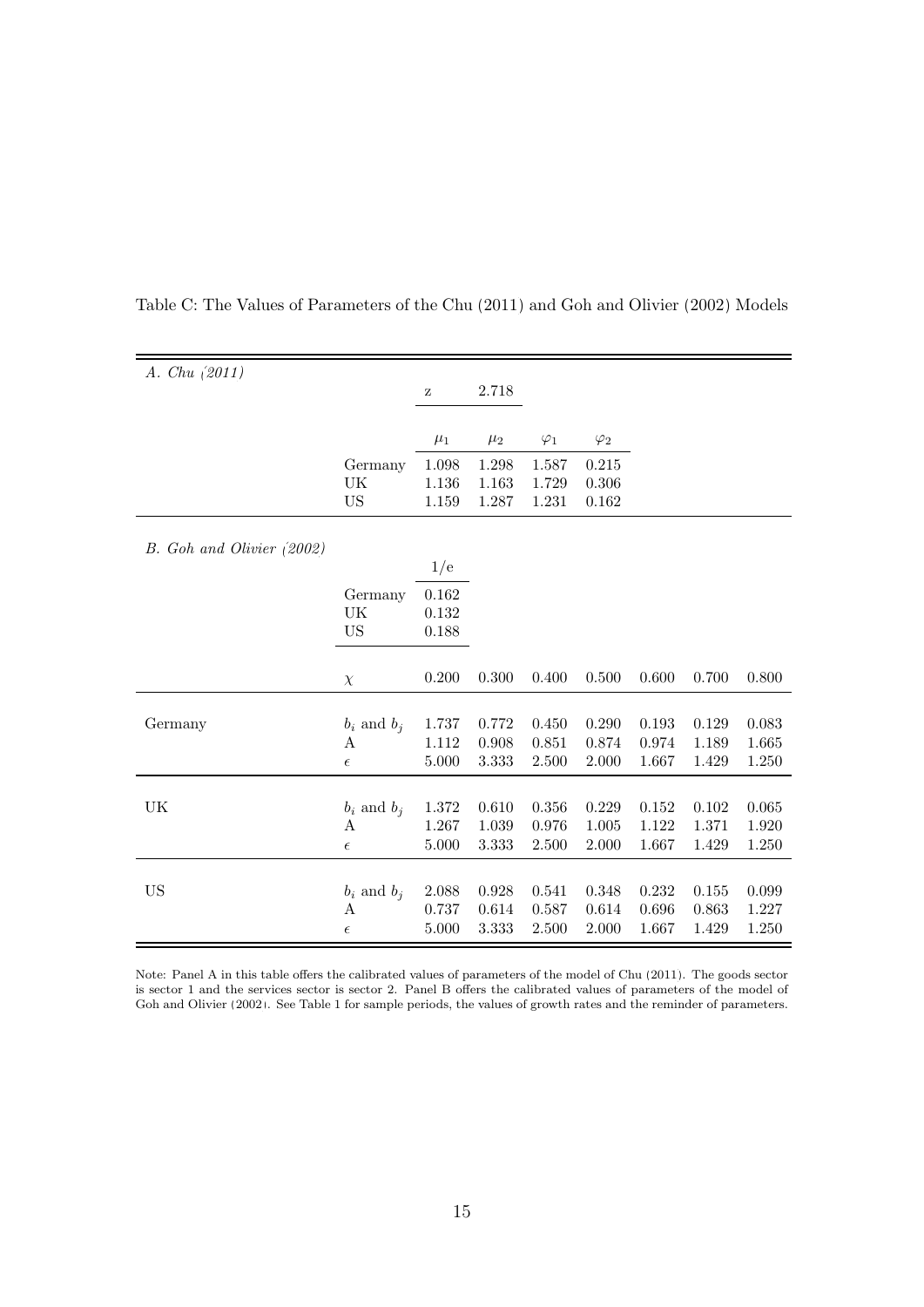|                     | A: $10\% \Delta$ in $1/e_1$ |                         |                         | B: $10\%\Delta$ in $1/e_2$ |                            |                            | C: $10\%\Delta$ in $1/e_1$<br>and $1/e_2$ |                            |                            |
|---------------------|-----------------------------|-------------------------|-------------------------|----------------------------|----------------------------|----------------------------|-------------------------------------------|----------------------------|----------------------------|
| $\%\Delta$ in       | $g_1$                       | $g_2$                   | $g_C$                   | $g_1$                      | $g_2$                      | $g_C$                      | $g_1$                                     | $g_2$                      | $g_C$                      |
| Germany<br>UK<br>US | 16.920<br>15.919<br>18.102  | 0.000<br>0.000<br>0.000 | 7.197<br>6.635<br>7.132 | 0.000<br>0.000<br>0.000    | 21.338<br>23.272<br>27.379 | 12.262<br>13.572<br>16.591 | 16.920<br>15.919<br>18.102                | 21.338<br>23.272<br>27.379 | 19.459<br>20.207<br>23.724 |

<span id="page-15-0"></span>Table D: The Growth Effects of Increasing Patent Breadth in the [Chu](#page-19-2) [\(2011\)](#page-19-2) Model

Note: This table offers the effects of increasing patent breadth (10% increase in  $1/e_k$ ) on labor productivity growth rates in the goods and services sectors (g<sub>1</sub> and g<sub>2</sub>) and on the growth rate of the economy  $[g_C = \sigma_1 g_1 + (1 - \sigma_1) g_2]$ in [Chu](#page-19-2) [\(2011\)](#page-19-2) model. The effects are computed as percentage changes from the values of growth rates offered in Table [1.](#page-15-0) The goods sector is sector 1 and the services sector is sector 2.

[\(36\)](#page-12-0) and [\(37\)](#page-12-1). Moreover, innovation in sector k increases with  $1/e_k$  in the model of [Chu \(2011\)](#page-19-2). Such an inference holds because innovation is carried out by entrants in this model, and increasing  $1/e_k$  increases entrants' post innovation profits and value. In contrast, innovation declines with  $1/e_k$  in the model of the current paper. This is because increasing  $1/e_k$  reduces competition, sales, and the marginal product of innovation.<sup>6</sup>

[Goh and Olivier \(2002\)](#page-19-3) consider a two-sector version of the [Romer \(1990\)](#page-19-4) model, where the sectors of the economy are vertically related. In this model, the growth rate of final output is given by

$$
g_C = \chi g_i,\tag{41}
$$

where  $g_i$  is the rate of innovation in the intermediate goods sector,

$$
g_i = \frac{A_i \chi b_i \left( L + \frac{\rho}{A_j} + \frac{\rho}{A_i} \right)}{\left( 1 + \frac{b_j}{\epsilon - 1} \right) \left( 1 + \frac{\chi b_i}{1 - \chi} \right)} - \rho,
$$
\n(42)

 $\chi$  is the share of labor compensation in the final goods sector,  $\epsilon$  is the elasticity of substitution between final goods,  $\rho$  is discount rate, and  $A_i$  and  $A_j$  are R&D productivity parameters in the R&D labs of the intermediate and final goods sectors.<sup>7</sup> These parameters are conceptually similar to  $\xi_k$  and  $\gamma_k$ . In turn,  $b_i$  and  $b_j$  are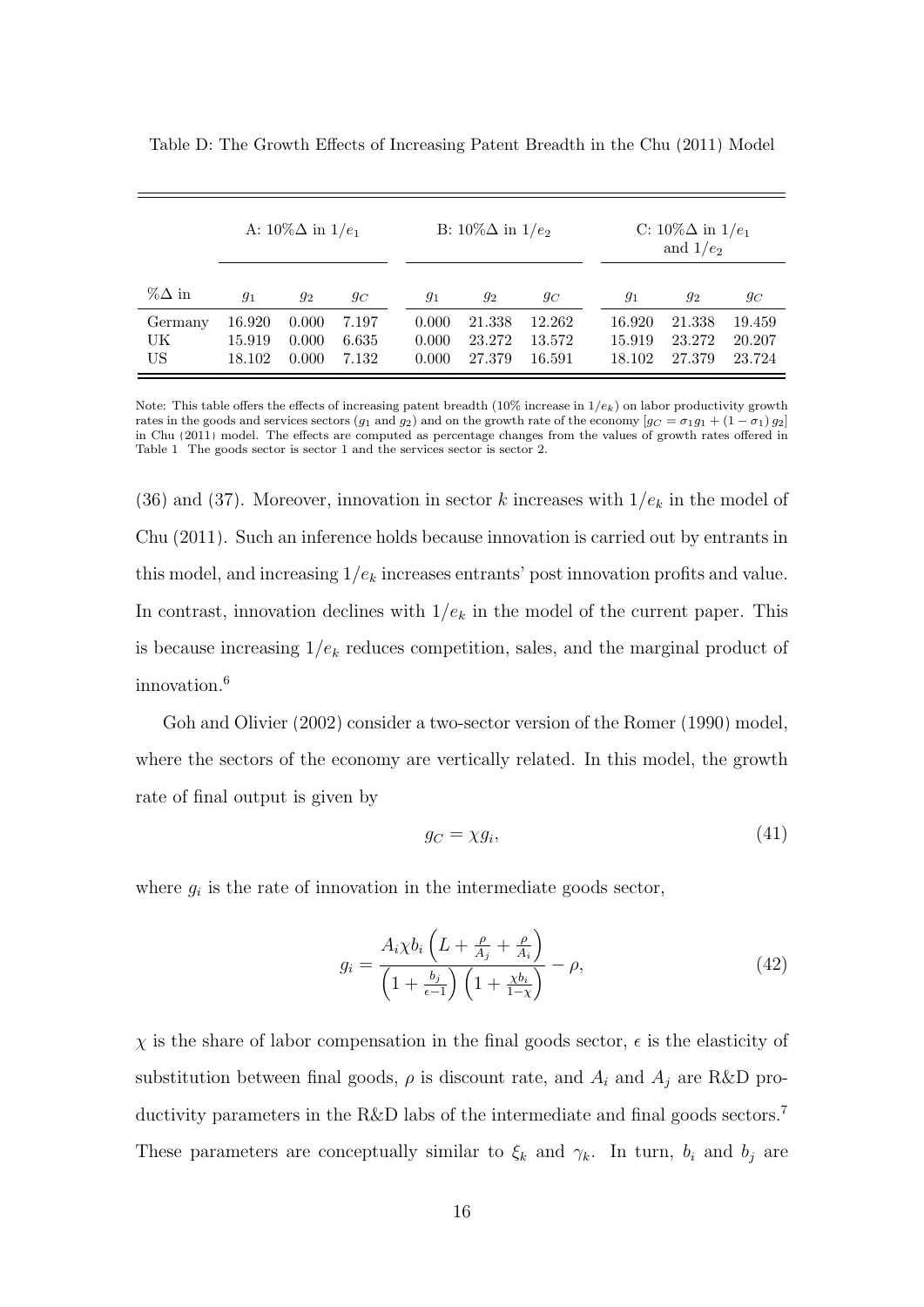patent breadth parameters for the intermediate and final goods sectors. Similarly to [Chu \(2011\)](#page-19-2), they are related to competition and mark-ups in the corresponding sectors:

$$
\frac{\chi b_i}{1-\chi} = \frac{1}{e_i - 1},\tag{43}
$$

$$
\frac{b_j}{\epsilon - 1} = \frac{1}{e_j - 1}.\tag{44}
$$

To calibrate the values of the model parameters, I assume that mark-ups in the intermediate and final goods sectors are equal and that initially there are no differences between  $b_i$  and  $b_j$ :  $\chi b_i/(1-\chi) = b_j/(\epsilon-1)$  and  $b_i = b_j$ . I also assume that  $A_i = A_j$  and denote  $e \equiv e_i = e_j$ .

I compute the price-cost margin at the economy-level, take its average over time and use this average (1/e) to compute the values of  $\chi b_i/(1-\chi)$  and  $b_j/(\epsilon-1)$ . The share of labor compensation in the final goods sector  $\chi$  is allowed to vary freely in  $(0.2, 0.8)$  interval. For a given value of  $\chi$ , the value of A is computed using the value of  $g_C$  from Table [1.](#page-15-0) Panel B of Table [C](#page-14-0) offers the calibrated values of these parameters.

Table [E](#page-17-0) reports the effects of a 10 percent increase in  $b_i$  and  $b_j$  on the growth rate of final output. As a policy, this corresponds to increasing the strength of property rights in the intermediate and final goods sectors in the model of [Goh and](#page-19-3) [Olivier \(2002\)](#page-19-3).

The growth rate of final output increases with the strength of patent breadth in the intermediate goods sector and declines with the strength of patent breadth in the final goods sector. The latter result holds because, similarly to the model of the current paper, competition and property rights regulations have cross-sectoral effects in the model of [Goh and Olivier \(2002\)](#page-19-3). Within a sector, innovation increases with  $b$  and mark-ups in the model of [Goh and Olivier \(2002\)](#page-19-3).<sup>8</sup> This is similar to the model of [Chu \(2011\)](#page-19-2) and in contrast to the model of the current paper. Again,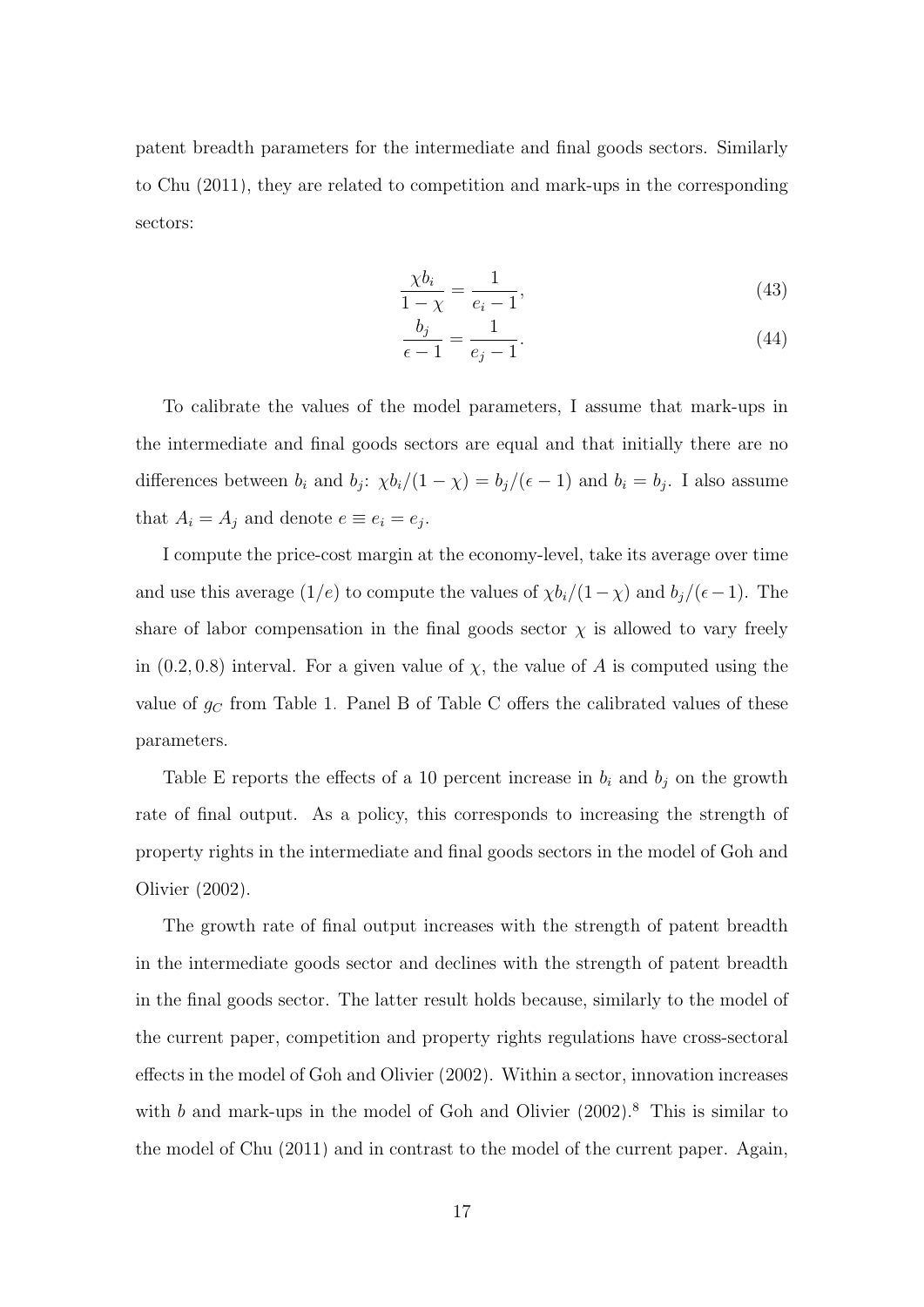|                     | A: $10\%\Delta$ in $b_i$ | B: $10\%\Delta$ in $b_i$ | C: $10\%\Delta$ in $b_i$ and $b_j$ |
|---------------------|--------------------------|--------------------------|------------------------------------|
| % $\Delta$ in $g_C$ |                          |                          |                                    |
| Germany             | 12.962                   | $-2.502$                 | 10.254                             |
| UK                  | 11.435                   | $-2.089$                 | 11.435                             |
| US                  | 10.748                   | $-3.327$                 | 10.748                             |

<span id="page-17-0"></span>Table E: The Growth Effects of Increasing Patent Breadth in the [Goh and Olivier](#page-19-3) [\(2002\)](#page-19-3) Model

Note: This table offers the effects of increasing patent breadth (10% increase in  $b_i$  and  $b_j$ ) on the growth rate of the economy in the [Goh and Olivier](#page-19-3) [\(2002\)](#page-19-3) model. The effects are computed as percentage changes from the value of growth rate offered in Table [1](#page-15-0) and are invariant to the value of  $\chi$ .

such an inference holds because increasing b and mark-ups increases the entrants' post innovation profits and value in the model of [Goh and Olivier \(2002\)](#page-19-3).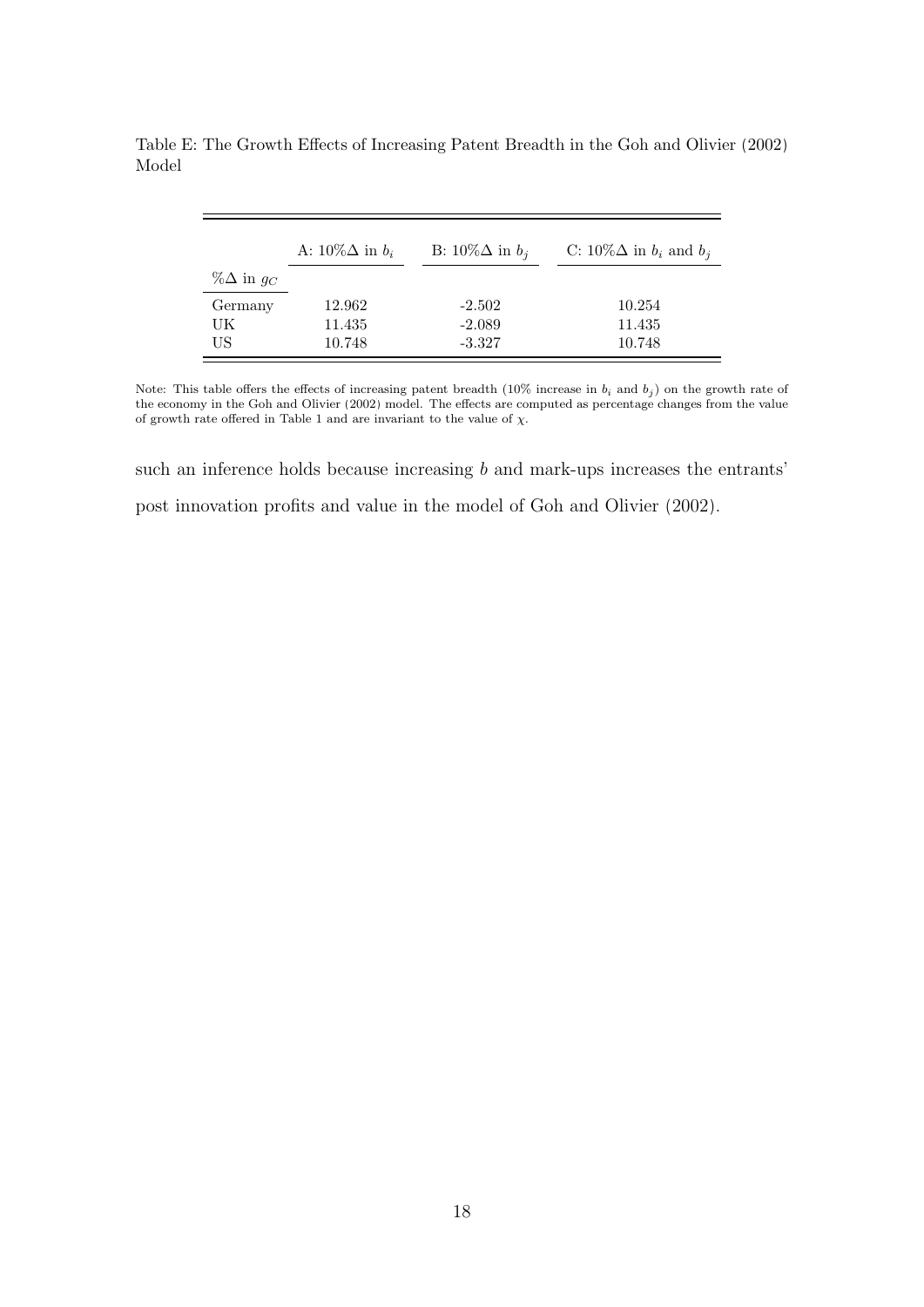## Notes

<sup>1</sup>This derivative is also negative (positive) if  $\sigma_1 = 1/2$ ,  $\gamma_1 = \gamma_2$ ,  $\xi_1 = \xi_2$ , and  $\alpha_{2,1} > \alpha_{1,1}$  ( $\alpha_{2,1} <$  $\alpha_{1,1}$ ). Therefore, the strength of property rights can play an important role for the effect of product market competition in an industry on economic growth.

- <sup>2</sup>In the one-sector model developed by [Chantrel, Grimaud, and Tournemaine](#page-19-5) [\(2012\)](#page-19-5), resource allocation and growth are socially optimal when licensors can verify the use of their patents and have the bargaining power to exclude the use (i.e.,  $\alpha_{,2} = 1$ ). In the current model, this happens only when  $e_1 = e_2$ .
- <sup>3</sup>The authors have recently corrected that table and the corrections are available online.
- <sup>4</sup>I use the 1984 input-output tables because the industry classification in this table directly matches with the industry classification used by [Aghion et al.](#page-19-1) [\(2005\)](#page-19-1). Using a fixed year for shares should not be a major issue because usually the shares of compensations change very little over time.
- <sup>5</sup>It has to be noted that these changes are not statistically significant, even though they are economically sizeable.
- <sup>6</sup>The previous section of this appendix provides empirical evidence that competition can have cross-sector effects. In turn, [Blundell, Griffith, and van Reenen](#page-19-6) [\(1999\)](#page-19-6) provide evidence that innovation increases with competition. The model of this paper can also generate an inverted-U shape like relationship between competition and innovation [\(Aghion et al., 2005\)](#page-19-1).

7 I consider the case when both the final and intermediate input sectors innovate.

<sup>8</sup>The rate of innovation in the final goods sector is given by  $g_j = [A_j \frac{b_j}{\epsilon - 1} (L + \frac{\rho}{A_j} + \frac{\rho}{A_i})/(1 + \frac{b_j}{\epsilon - 1})] - \rho$ .